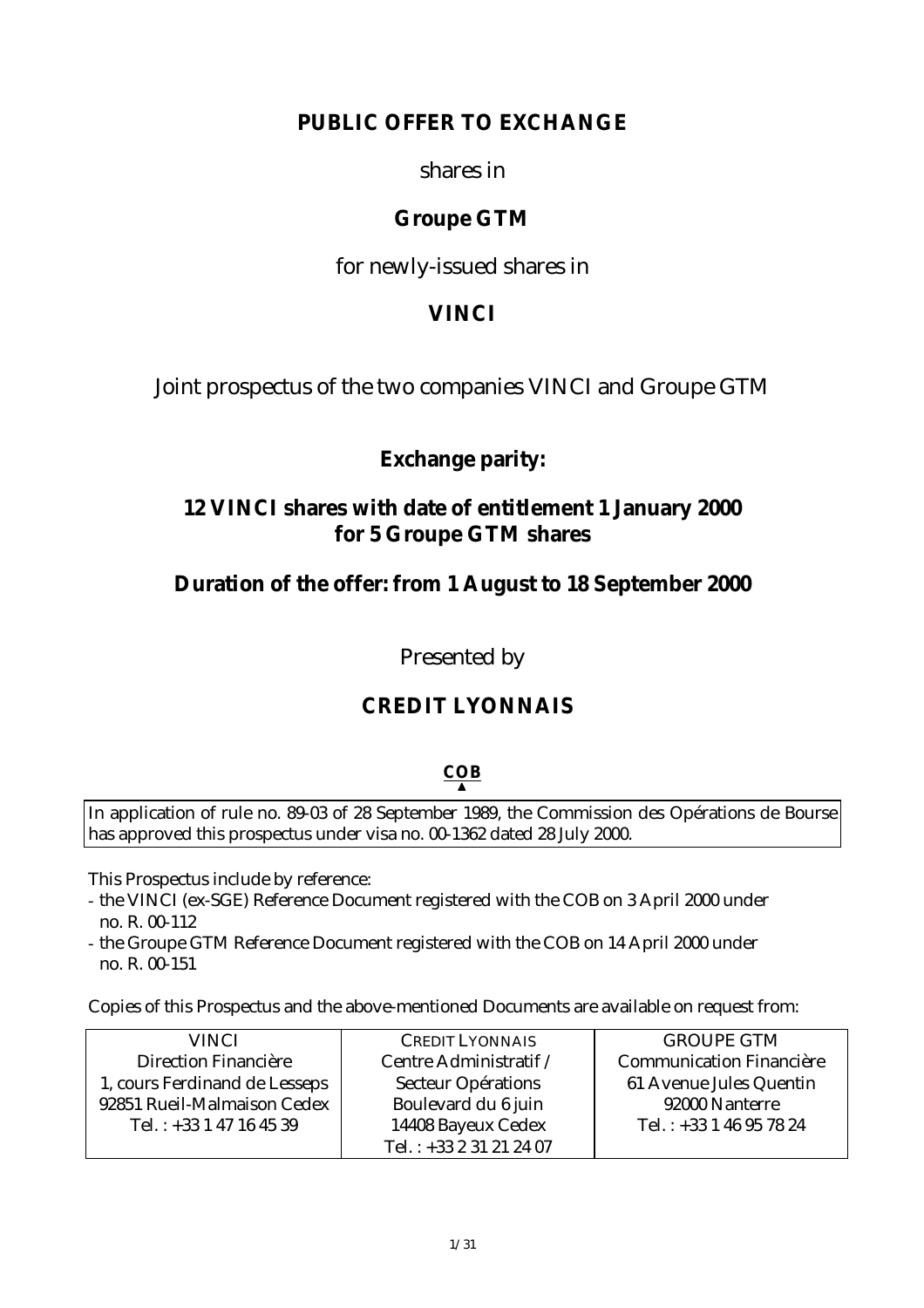*The English-language version of this Prospectus is a free translation of the original French text. It is not a binding document. In the event of any conflict in interpretation, reference should be made to the French version, which is the authentic text.*

*The auditors' reports apply to the French version of the Prospectus.*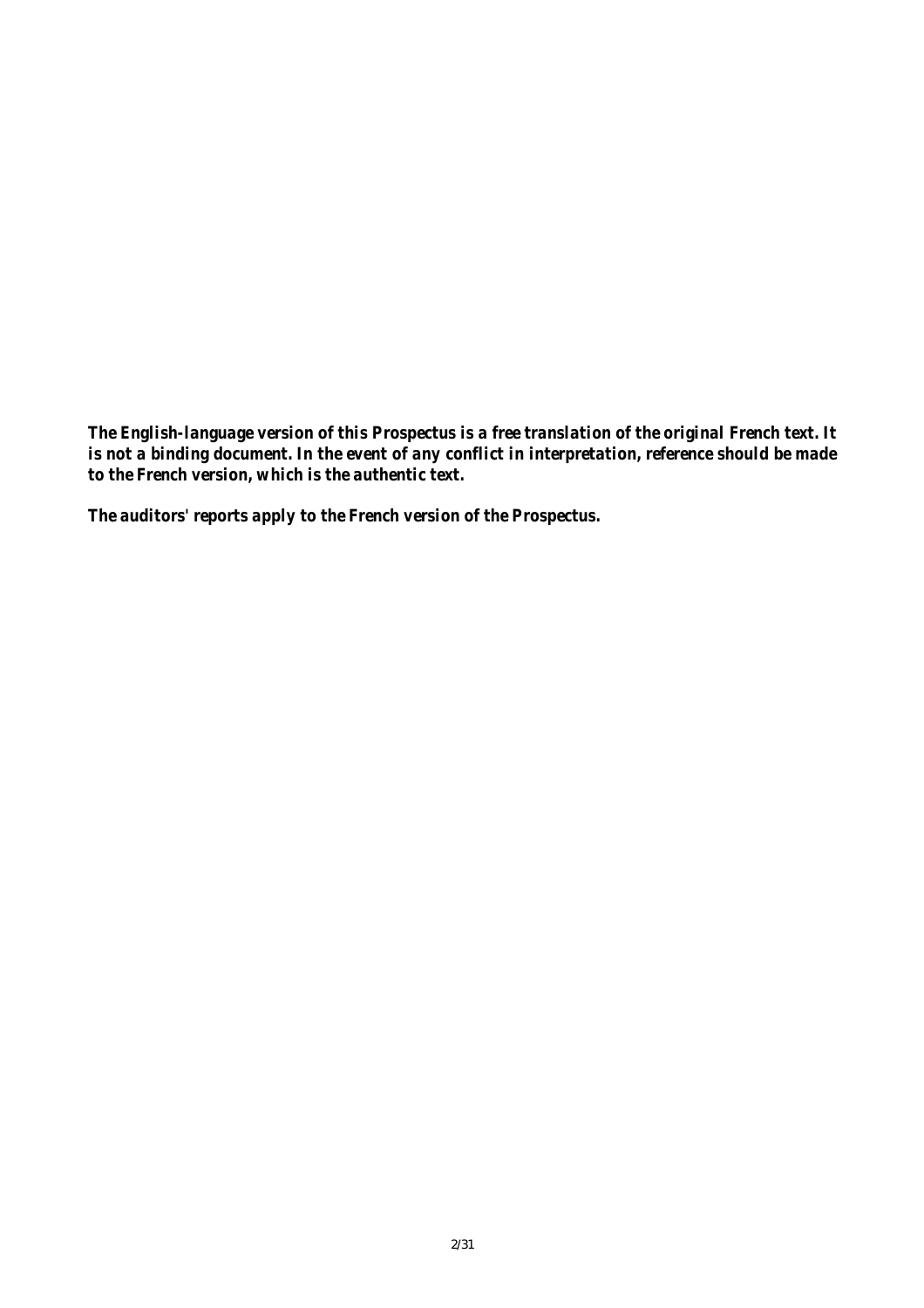## **1. PRESENTATION OF THE PUBLIC EXCHANGE OFFER**

#### **1.1. PURPOSE OF THE OPERATION AND INTENTIONS OF THE INITIATOR OF THE OFFER**

## **1.1.1 Background of the regrouping**

The agreed regrouping of VINCI and Groupe GTM (hereafter referred to as "GTM"), respectively second and fourth largest European groups in the concessions and construction businesses<sup>1</sup>, will lead, if the public exchange offer (hereafter referred to as "the Offer") is successful, to the creation of a global leader in the sector. The new entity will be called VINCI-GTM. It will have a workforce of some 115,000 around the world, generating consolidated net sales in 2000 estimated at 16 billion euros (in a full year, non-audited). Based on the 11 July 2000 share price, VINCI-GTM would have market capitalisation of 3.5 billion euros, the second largest in the sector in Europe (excluding Bouygues).

This operation, which was agreed to in a memorandum of understanding signed by VINCI and Suez Lyonnaise des Eaux on 13 July 2000, is friendly and is supported by Suez Lyonnaise des Eaux, the largest shareholder in GTM with 49% of capital stock and 65% of voting rights (viz. section 1.1.2.). Under the memorandum of understanding, it has been agreed that if and when the Offer is successfully completed, GTM's Electrical and Industrial Division (comprising the subsidiaries Entreprise Industrielle, GTMH, Delattre-Levivier and Entrepose) will be sold back to Suez Lyonnaise des Eaux (viz. section 1.1.3.).

The management of VINCI and GTM believe that the pooling of their competencies, combined with the positive fit of business activities, will produce synergies and be favourable to creating shareholder value. Bringing these two groups together should also give the newly formed entity a stronger position on the stock markets because of better liquidity, a larger float and greater market capitalisation.

VINCI and GTM are today two groups of similar size, organised into four areas of business activities: concessions, construction, roadworks and electrical and industrial works. After successfully completing the necessary restructuring to adopt an organisation along business unit lines in the last four years, VINCI and GTM are now ready to move forward and share the same strategy:

- giving priority to margins over volume;
- growth in business offering recurring income;
- seeking out technology niches;
- international development.

If the Offer is successful, VINCI-GTM will be organised into four areas of activity, where the group would be market leader or co-leader. The four areas, which would bring together under a unified management the VINCI and GTM entities operating in the same businesses, will deliver a good balance of contributions to the new group's sales<sup>2</sup>: construction 40%, roadworks 30%, mechanical and electrical 20%, and concessions and services 10%.

 $\overline{a}$ 

<sup>1</sup> Sources : Le Moniteur / Engineering News Record

<sup>2</sup> After disposal of the Electrical and Industrial Division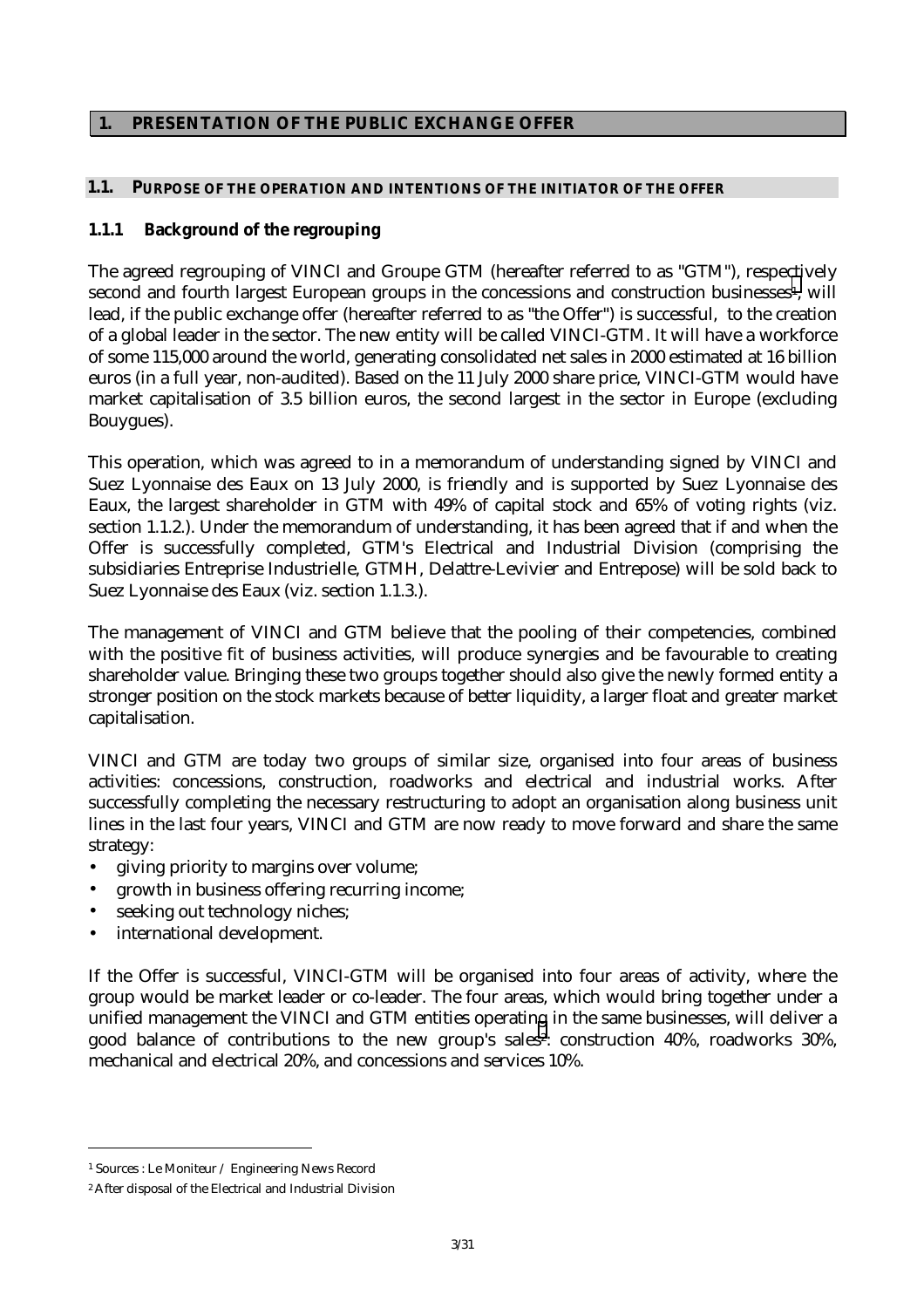**Concessions:** the new entity would have a diversified portfolio of long-term infrastructure concessions, including 65% in Cofiroute and 66.66% in the Stade de France Consortium in particular. VINCI-GTM would also be Europe's no.1 car park operator with, to date, more than 740,000 parking spaces under management in France and around the world. VINCI-GTM would have expertise and capabilities unique in the world, poised to capitalise on the growth in air and road traffic and the extension to other countries of new forms of public facility management inspired by the PFI model in the UK. Based on the latest pro-forma forecasts for a full year (nonaudited), the concessions division would generate total business in 2000 of 1.4 billion euros, and operating income in excess of 550 million euros.

**Roadworks:** the new roadworks division, consisting of Entreprise Jean Lefebvre and Eurovia, would be number one on the European market and would hold significant positions on the American continent. Its industrial production facilities would make it co-leading French producer of aggregate and bituminous mix. The good industrial and geographic fit of the two entities would help to accelerate the development of the new organisation. Based on the latest pro-forma forecasts for a full year (non-audited), the roadworks division would generate sales in 2000 of 5 billion euros, and operating income in excess of 130 million euros.

**Construction:** this division, bringing together in particular GTM Construction, Campenon Bernard, Dumez-GTM, Sogea and Freyssinet, would form a network of local operators firmly committed to a process of profitable growth. This combination of the full range of different areas of expertise would enhance the ability of companies in the group to offer total solutions on an increasingly integrated market. The new entity, which would keep two networks in France, would have a unified organisation abroad. Based on the latest pro-forma forecasts for a full year (nonaudited), the construction division would generate sales in 2000 of 6.5 billion euros, and operating income in excess of 130 million euros.

**Mechanical and electrical:** this division, in the form of GTIE, would generate close to 20% of VINCI-GTM sales. GTIE, which is already French leader in electrical engineering and information technologies, would be able to leverage the network of locations in the new group to consolidate its position in all its businesses and accelerate its European and international development. Based on the latest forecasts (non-audited), the mechanical and electrical division should generate sales in 2000 of 3.2 billion euros, and operating income in excess of 100 million euros.

Overall, based on the latest pro-forma forecasts for a full year (non-audited), VINCI-GTM would generate in 2000 sales of more than 16 billion euros (of which, 63% in France, 12% in Germany and 6% in the UK), operating income of around 1 billion euros and net income of some 400 million euros.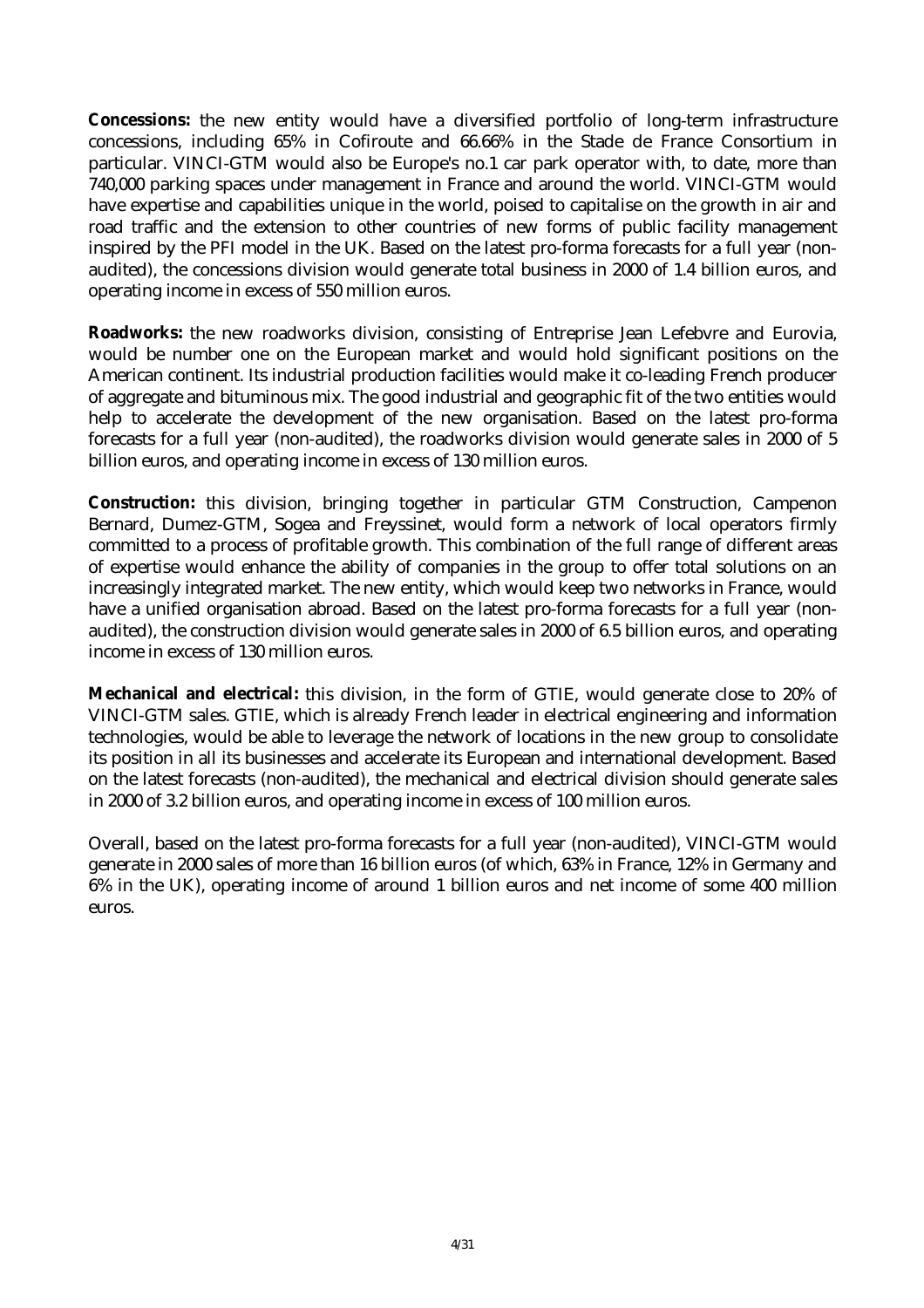| <b>Operating income by division*</b> |  |  |  |
|--------------------------------------|--|--|--|
|--------------------------------------|--|--|--|

| In millions of euros       | 1999 | 2000            |
|----------------------------|------|-----------------|
| <b>Concessions</b>         | 503  | > 550           |
| Roadworks                  | 120  | >130            |
| Construction               | 90   | >130            |
| Mechanical & Electrical    | 97   | >100            |
| Holdings and miscellaneous | (28) |                 |
| <b>Total</b>               | 782  | $\approx 1,000$ |

*\* Proforma in a full year (non-audited), after disposals referred to in section 1.1.3.*

The intention of VINCI management is to create by the year 2003 synergies amounting to approximately 45 million euros in net income after tax. These synergies would be produced essentially by enhancing the performance of the least efficient entities and by the scale effect generated in many fields, purchasing, R&D, and international prospecting.

Assuming a 100% take-up of the Offer, VINCI-GTM would have the following ownership structure, with two main shareholders: Suez Lyonnaise des Eaux and Vivendi.



Jérôme Tolot, currently Chief Operating Officer and Member of the Board of GTM, will become General Manager and Member of the Board of VINCI-GTM, if and when the Offer is successful.

No decision has been made to date as regards the possible merger of GTM with VINCI or the possible launch of a public buyout offer which might be followed by a compulsory de-listing. After completion of the share offer, and depending on the outcome, a study will be carried out with a view to simplifying the legal structures of the newly-constituted group (possible mergers, transfers or disposals of assets, etc…).

Regarding dividends, the new group reserves the right to adapt the dividend policy depending in particular on growth prospects whilst remaining consistent with dividend policies of GTM and VINCI in recent years.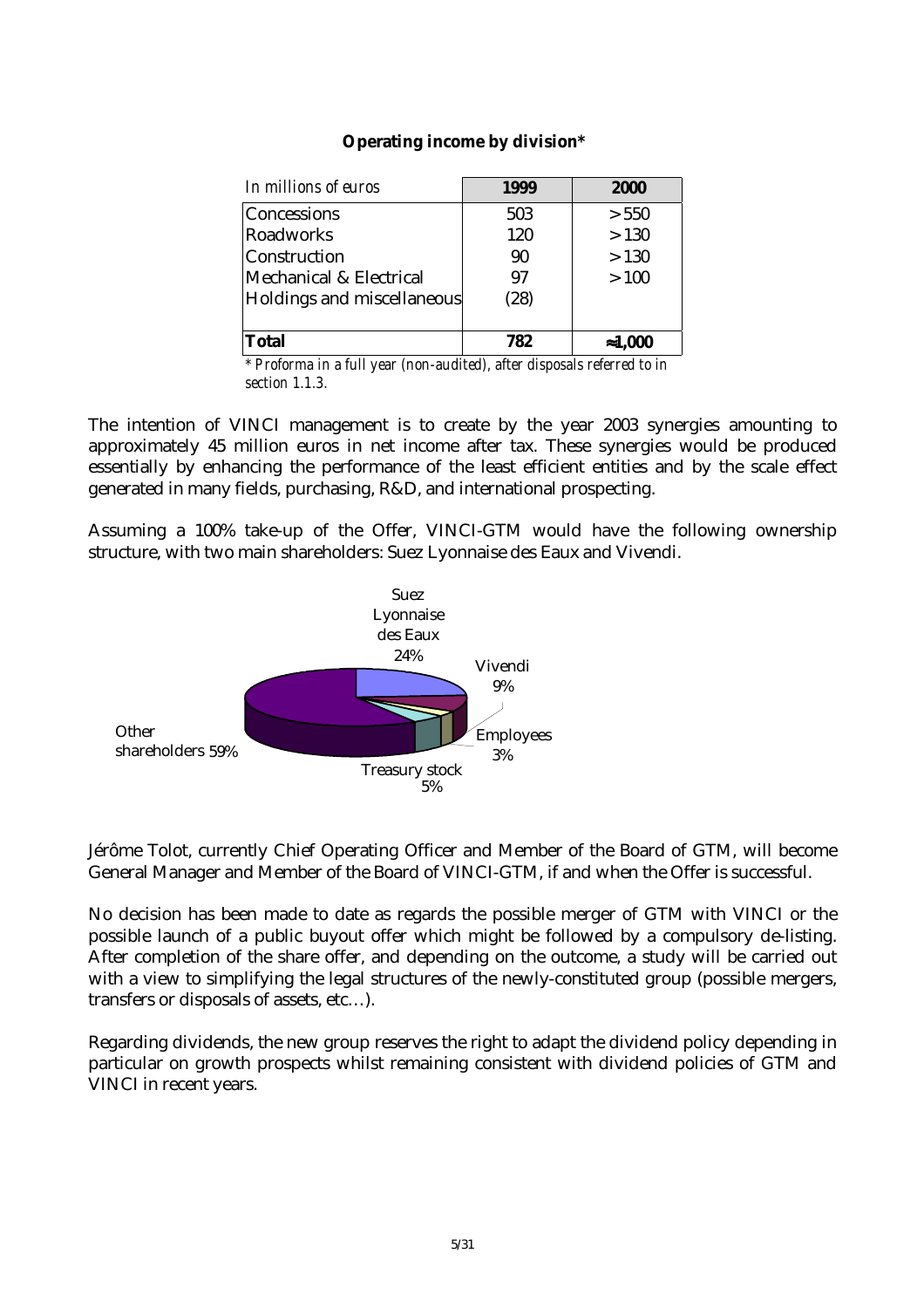## **1.1.2 The intentions of Suez Lyonnaise des Eaux as shareholder**

The Suez Lyonnaise des Eaux group, which holds, via the companies Fided, Dumez and Suez Lyonnaise des Eaux, 49.4% of GTM shares and 64.6% of the voting rights as of 11 July 2000, has endorsed the proposal by VINCI and has undertaken to tender its shares to the Offer, provided that prior to the closure of the Offer, the next VINCI Shareholders' Meeting called on Friday the 1st of September 2000 at 11 am at the VINCI head office, or if the meeting is not quorate, on Monday the 11th of September 2000 at 11 am, has decided the following:

- to change the company name from VINCI to VINCI-GTM;
- to eliminate the double voting rights in the VINCI statutes;
- to appoint 4 Board members nominated by Suez Lyonnaise des Eaux, one of whom will be independent, out of a total of 17.

In becoming the largest shareholder in the new entity, Suez Lyonnaise des Eaux intends to be part of the long-term growth of VINCI-GTM and develop commercial co-operation with the new group. Suez Lyonnaise des Eaux has also undertaken not to increase its holding in VINCI-GTM through purchase of stock over and above the level it will be at after completion of the Offer.

In the case of a competing bid being submitted against this one, Suez Lyonnaise des Eaux and VINCI will act together with a view to favouring the success of the VINCI share offer in line with their business interests.

It is also planned that as soon as reasonably possible all financial links between Suez Lyonnaise des Eaux and GTM will be terminated.

#### **1.1.3 Disposal of the Electrical and Industrial Division**

It has been agreed that, if the Offer is successful, GTM will sell to Suez Lyonnaise des Eaux, or to any other company controlled directly or indirectly by Suez Lyonnaise des Eaux, the following assets from the Electrical and Industrial Division registered on the balance sheet of GTM:

- Entreprise Industrielle (acquired in several blocks from April 1999 to May 2000 for a total amount of 141 million euros);
- GTMH (including the 34% held directly by GTM in S.C.L.E.);
- Entreprise Delattre Levivier;
- Entrepose.

The price agreed for the sale is 280 million euros. This price has been certified fair value (viz. section 1.9.). The sales are to be completed before 31 December 2000.

These four companies, that in 1999 realised combined sales of 2,103 million euros and a net loss of 5 million euros, will be included in the Energy Division of Suez Lyonnaise des Eaux, comprising Tractebel, Fabricom and Elyo, to produce a European leader in energy services.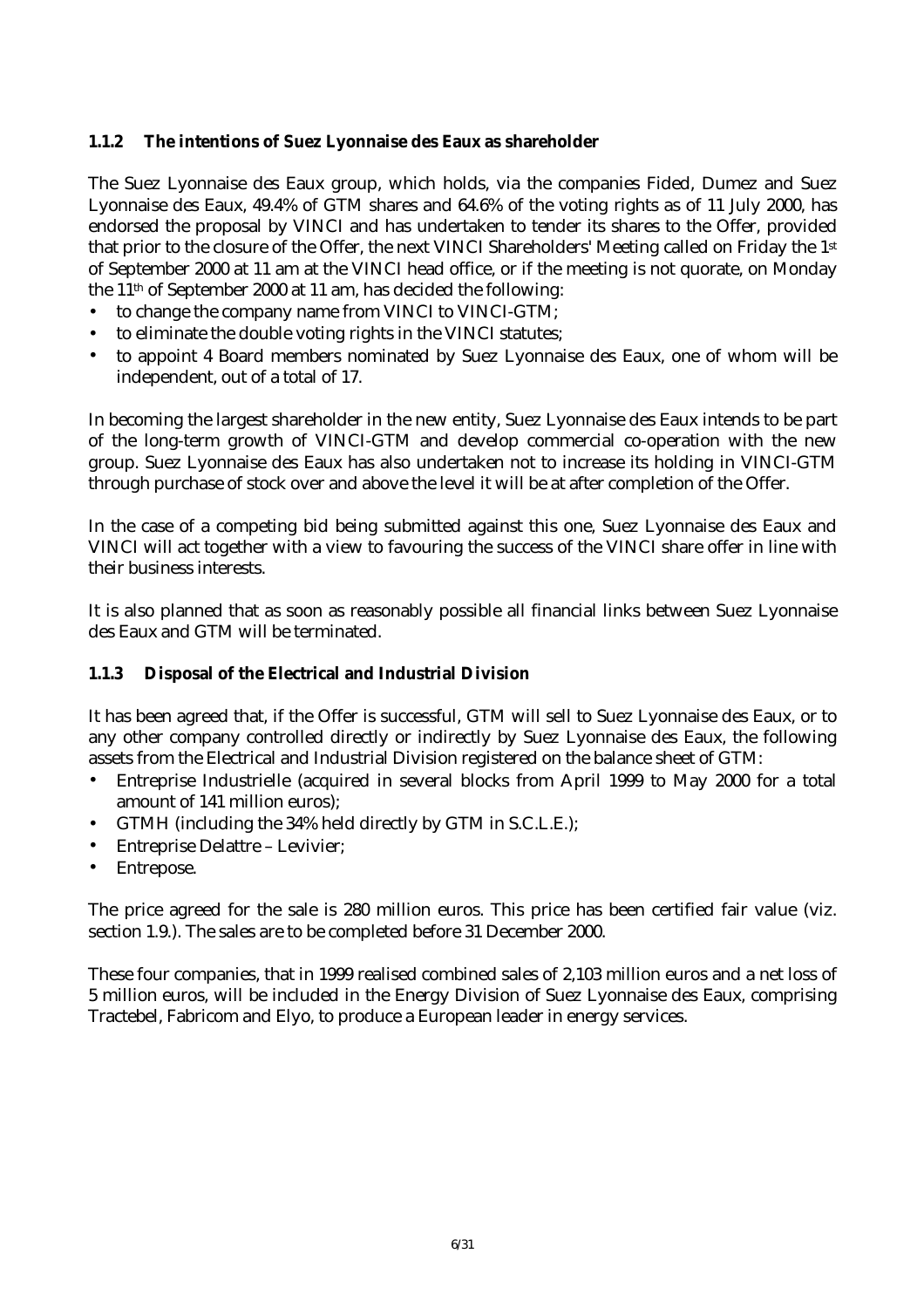#### **1.2. GENERAL CONDITIONS**

### **1.2.1. Terms and conditions of the Offer**

## *1.2.1.1. Basis for the exchange of shares*

For 5 GTM shares with a par value of 8 euros, 12 new VINCI shares with a par value of 13 euros and an entitlement date of 1 January 2000 will be tendered.

## *1.2.1.2. Number of GTM shares concerned by the Offer*

The Offer concerns all GTM shares in circulation on 13 July 2000, i.e. 15,660,315 plus all those that could be created by the exercise of GTM stock options before the Offer closing date (272,000 out of a total of 952,845 stock options in circulation on 13 July 2000, one stock option giving right to the subscription of one share). It is specified that VINCI holds no GTM stock, either directly, indirectly, severally or jointly.

## *1.2.1.3. Terms and conditions of the exchange*

The Offer was filed with CMF (registration no. 200C1134) on 17 July 2000, and was pronounced admissible by CMF on 26 July 2000 (decision no. 200C1194 published by CMF on 27 July 2000).

A notice by PARISBOURSESBF SA giving the timetable of the Offer will be published on 1 August 2000.

The Offer is valid from 1 August 2000 until 18 September 2000, i.e. 35 trading days.

GTM shareholders wishing to tender their shares for exchange under this Offer must obtain the necessary form ("ordre d'échange") from the financial intermediary holding their stock, to whom they must return the completed form no later than the closing date of the Offer. This financial intermediary will transfer the shares to an account with PARISBOURSE<sup>SBF</sup> SA in accordance with the terms and conditions set out in the opening notice.

GTM shareholders wishing to tender their shares to the Offer that do not own at least 5 shares or a multiple of 5 shares will be able to purchase a maximum of 4 GTM shares or sell their fractional shares. Shareholders will make their own arrangements to sell or purchase these fractional shares. During the period from the opening to the closure of the Offer, VINCI will pay the brokerage costs of the trading in these fractional shares up a maximum of 0.3% of the gross amount (excluding VAT) of the trade which is limited to four GTM shares at most.

The shares tendered to the Offer must be freely transferable and must not be encumbered by any liens, pledges, charges or other restrictions.

So as to allow persons wishing to acquire GTM shares after the August settlement, and tender them to the Offer, GTM shares will be listed on the Paris cash-settlement stock market ("marché au comptant") from 25 August to 13 September 2000.

The GTM shares purchased on the monthly settlement market up until and including 24 August 2000 will be stock eligible to be tendered to the Offer. Beyond this date, stock acquired through purchase orders for settlement in September will not be eligible to be tendered to the Offer.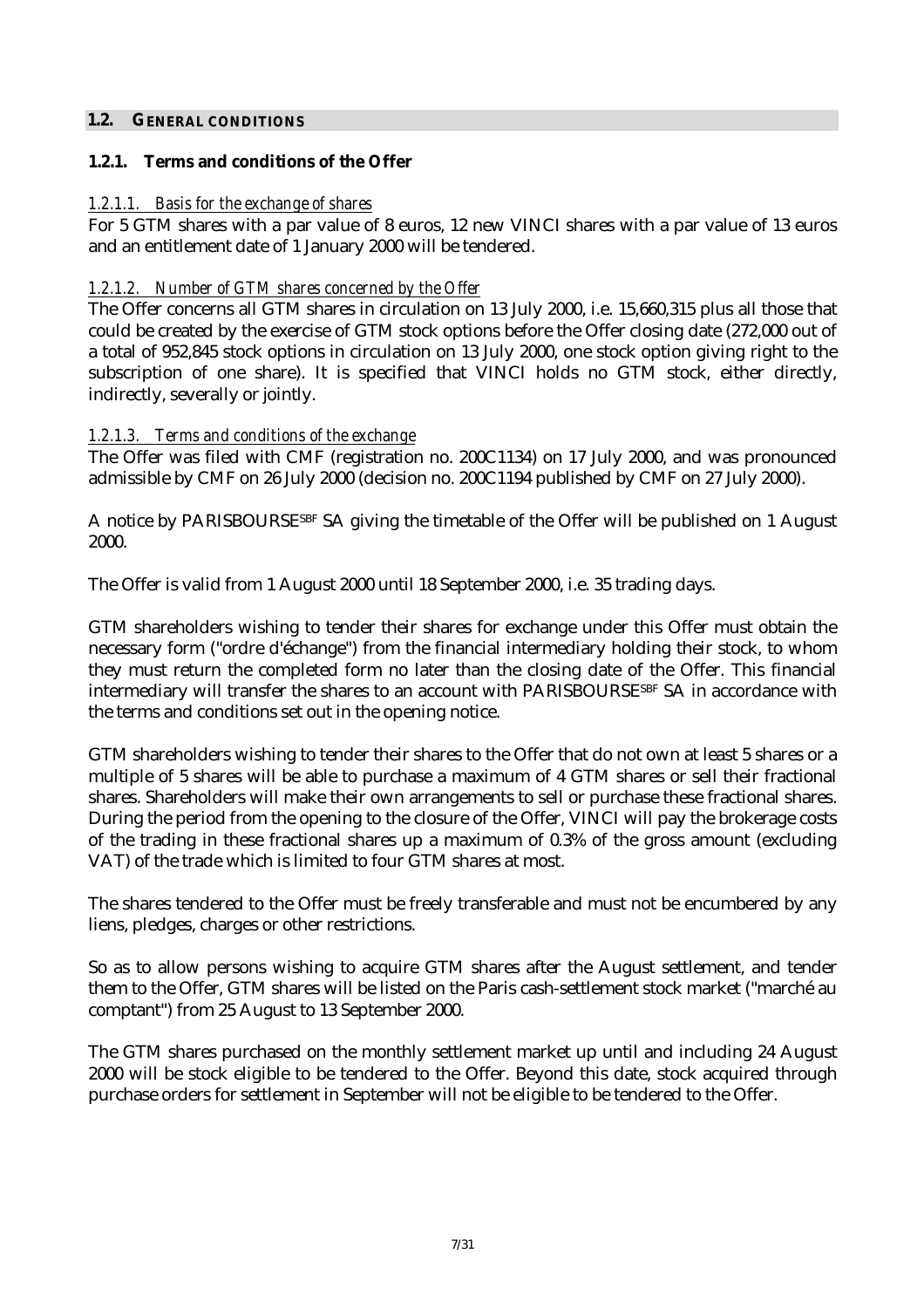Shares tendered to the Offer will be exchanged at no cost to their holders. The delivery date for the shares will be specified, after PARISBOURSE<sup>SBF</sup> SA has completed the centralisation process, in an announcement published by PARISBOURSESBF SA after CMF has announced the outcome of the Offer.

Registered GTM shares ("forme nominative pure") must be converted as soon as possible into administered registered shares ("forme nominative administrée") to be eligible for tendering to the Offer. They will only be converted to bearer shares for delivery purposes after publication of the announcement of results if the Offer is successful. Any conversion from registered to bearer shares by their holders before closure of the Offer will result in any related double voting rights being lost, even if the Offer were to be later withdrawn.

Exchange orders tendered to the Offer can be cancelled at any time up to and including the last day of the Offer, as specified by the provisions of article 5-2-1 of CMF General Rules. Orders not cancelled during this period will become irrevocable. In the case of publication of an announcement suspending trading due to the filing of a counterbid, these orders will become null and void.

VINCI reserves the right to withdraw the share offer if the GTM shares tendered to the Offer should amount to less than 50.01% of the capital stock and the voting rights of GTM based on the existing capital stock on the day of publication of the announcement of the results of the Offer. In this case, the GTM shares tendered to the Offer would be returned to their holders, with no entitlement to any compensation interest whatsoever.

The operation will be reviewed by the supervisory authorities for mergers and acquisitions in compliance with legislation currently in force.

Moreover, pursuant to articles 5-1-11 of the General Rules of CMF and N.4.4.13, N.4.4.14, and N.4.4.15 of the organisation and operating rules of PARISBOURSESBF SA, a reminder is hereby given that, throughout the Offer period:

- all orders must be executed on the market:
- off-market sales pursuant to article 4-1-32, apart from transactions covered by an agreement other than a straightforward sale agreement and which constitutes a necessary element of it, are prohibited;
- trading outside market opening times can only be done at a price inside the closing range shown on the central order book for continuously quot ed stock or at the closing price for fixing quoted stock;
- all options contracts are prohibited;
- orders for GTM stock listed on the monthly settlement Premier Marché of the Paris stock market must be covered 100% in cash in the case of purchase orders, and require prior deposit of the stock in the case of sell orders.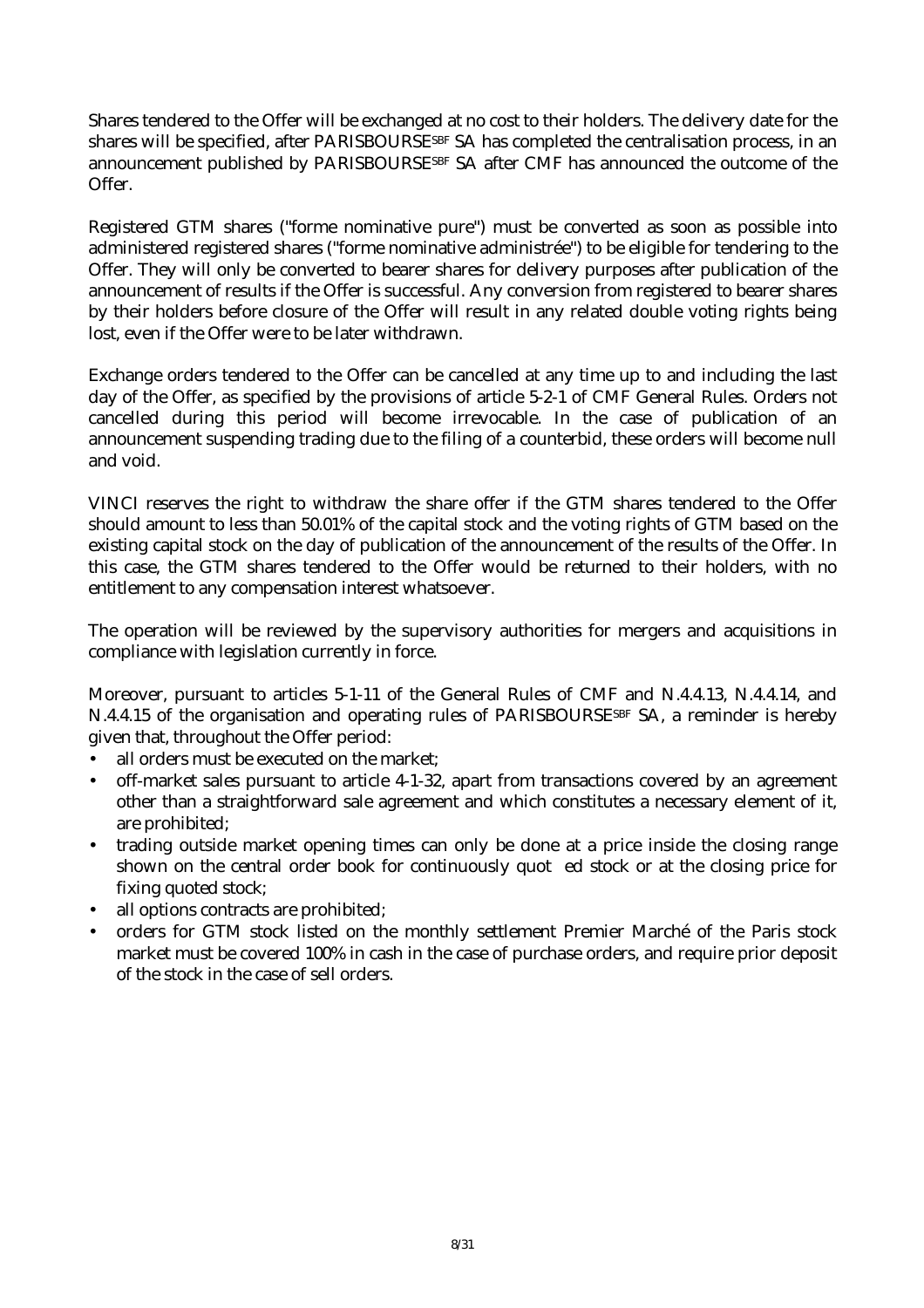## **1.2.2. GTM stock options / GTM shares held by GTM employees**

## *1.2.2.1. GTM stock options*

Six stock option programmes have been implemented by GTM for its employees and those of its subsidiaries as shown in the table below (as of 30 June 2000):

| Date of the                    | 8 June 1994   | (1)                | 30 June 1995 | 30 June 1995  | 11 June 1997  | 14 May 1998   | 24 May 2000 |
|--------------------------------|---------------|--------------------|--------------|---------------|---------------|---------------|-------------|
| Shareholders'                  |               |                    |              |               |               |               |             |
| Meeting                        |               |                    |              |               |               |               |             |
| Date of the Board              | 10 April 1995 | 12 September       | 11 June 1996 | 27 March 1997 | 25 March 1998 | 24 March 1999 | 24 May 2000 |
| Meeting                        |               | 1995               |              |               |               |               |             |
| Total number of                | 191,590       | 19,200             | 143,250      | 148,750       | 148,900       | 288,695       | 235,050     |
| options                        |               |                    |              |               |               |               |             |
| Exercise price                 | 51.68 euros   | <b>56.40 euros</b> | 46.34 euros  | 44.97 euros   | 60.98 euros   | 79.03 euros   | 85.52 euros |
|                                |               |                    |              |               |               |               |             |
| Expiry date                    | 9 April 2000  | 11 September       | 10 June 2004 | 26 March 2005 | 24 March 2006 | 23 March 2007 | 23 May 2008 |
|                                |               | 2002               |              |               |               |               |             |
| Number of                      | 20,000        |                    | 23,000       | 24,000        | 25,750        | 55,000        | 41,000      |
| shares <sup>(2)</sup> given to |               |                    |              |               |               |               |             |
| members of the                 |               |                    |              |               |               |               |             |
| Executive                      |               |                    |              |               |               |               |             |
| Commitee                       |               |                    |              |               |               |               |             |
| Number of                      |               | 18,500             | 125,950      | 138,300       | 147,350       | 287,695       | 235,050     |
| shares <sup>(2)</sup>          |               |                    |              |               |               |               |             |
| remaining for                  |               |                    |              |               |               |               |             |
| subscription                   |               |                    |              |               |               |               |             |

(1) Options resulting from options granted by Entreprise Jean Lefebvre, and converted on the occasion of the exchange of Jean Lefebvre shares for GTM Group shares.

(2) One option gives right to the subscription of one share.

The holders of stock options exercisable before the closing date of the Offer can tender to the Offer shares issued by the exercise of their options provided that they exercised them no later than 3 trading days before the closing date of the Offer.

As regards all options not exercised by the above-mentioned deadline, VINCI undertakes to offer to their holders, at any time following the holding period as specified under French tax law (article 163 bis C of the CGI) or on occurrence of any event authorising the waiver of this requirement and which the employee or his beneficiaries would decide to make use of (article 91 ter of annex II of the CGI), and until the due date of each GTM stock option plan, the possibility of exchanging the GTM shares resulting from the exercise of the said options for VINCI shares, under the exchange parity conditions of the Offer, plus any appropriate adjustments for changes that might affect GTM's or VINCI's capital stock occurring since the Offer.

## *1.2.2.2. GTM shares held by GTM employees*

The number of shares held by GTM employees via a mutual fund ("fonds commun de placement") was 534,782 as of 13 July 2000. This holding represents 3.41% of the capital stock and 2.29% of voting rights.

## **1.2.3. GTM treasury stock**

On 11 July 2000, GTM held 239,805 of its own shares, equal to 1.55% of its capital stock, purchased in accordance with the successive authorisations granted by the company's Shareholders' Meetings.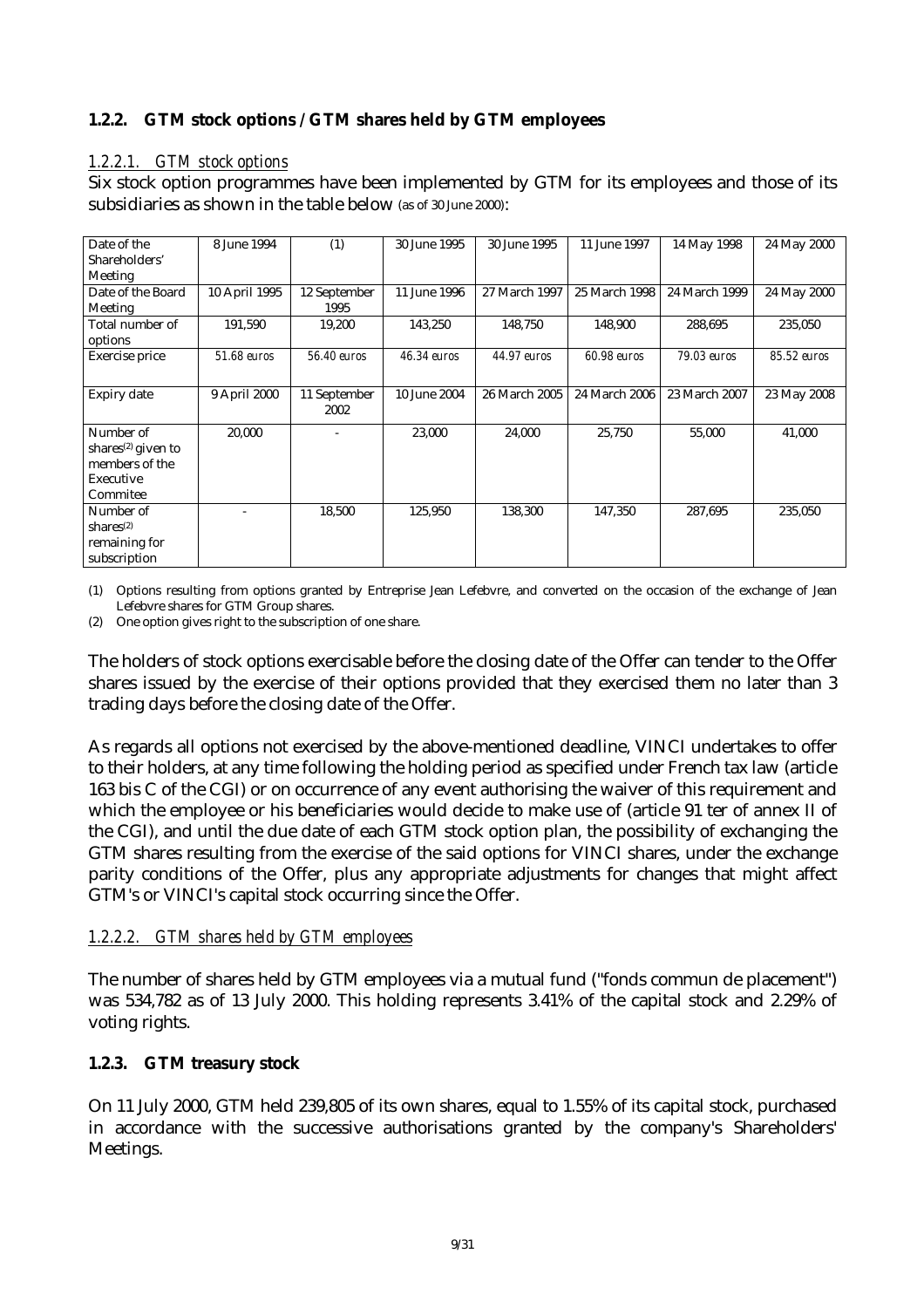These shares were acquired at the average cost price of 81.61 euros, under the buy-back programme introduced in June 1999 (COB visa no. 99-579 of 10 May 1999). This buy-back programme was renewed by the Shareholders' Meeting of 24 May 2000 (COB visa no. 00-691 of 3 May 2000). On 13 July 2000, no share has been acquired under this buy-back programme.

It should be recalled herewith that, under this programme, the GTM Board of Directors is authorised to cancel the GTM shares thus acquired.

## **1.3. ORIGIN OF THE VINCI SHARES RECEIVED IN EXCHANGE**

The VINCI shares received in exchange will be new shares whose issuance will be proposed to the VINCI Shareholders' Meeting, to be held initially on Friday the 1st of September 2000 at 11 am at the VINCI head office, or if the meeting is not quorate, on Monday the  $11<sup>th</sup>$  of September 2000 at 11 am at the VINCI head office. The VINCI Board of Directors has authorised its Chairman to change these dates in accordance with any adjustments to the timetable of the Offer.

The Offer is subject to the decision by this Meeting to issue new shares in exchange for GTM shares tendered.

## **1.4. CHARACTERISTICS OF THE VINCI SHARES RECEIVED IN EXCHANGE**

## **1.4.1. Form**

The new VINCI shares received in exchange will be registered or bearer shares, to be decided by the shareholders, of a par value of 13 euros, all of the same ranking and fully paid-up.

## **1.4.2. Date of entitlement**

These new shares will carry entitlement as of 1 January 2000 and rank pari passu with existing shares both as regards the distribution of profits and liquidation surplus.

#### **1.4.3. Listing of the new shares**

Application will be made to include list these new shares on the monthly settlement Premier Marché of the Paris stock market as soon as they are issued, which is expected to be no later than 30 September 2000 subject to the authorisation of PARISBOURSESBF SA.

#### **1.4.4. Transferability of the shares**

There are no company by-laws restricting the free transfer of VINCI shares.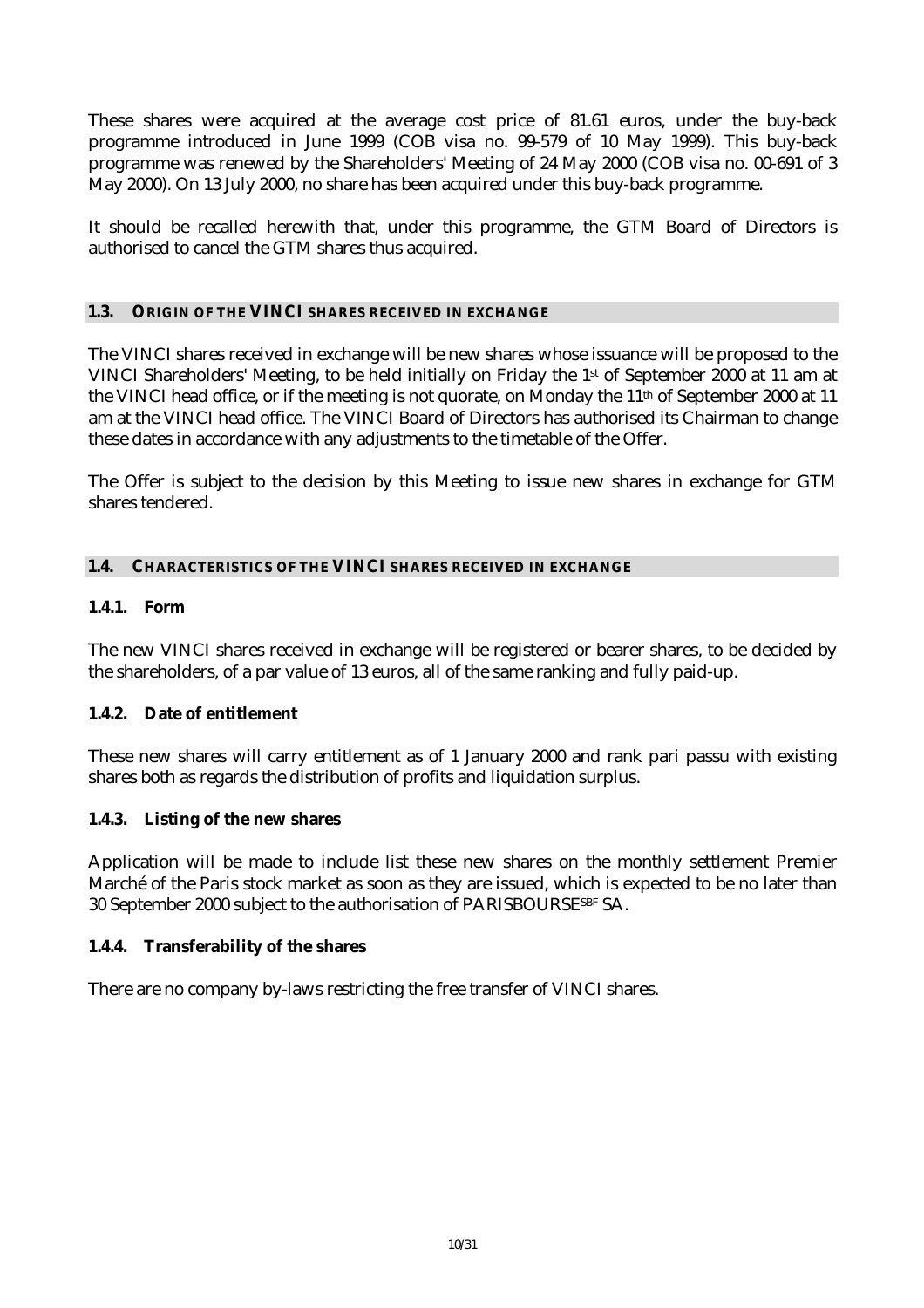## **1.5. TAX TREATMENT**

Under French tax law, the following treatment is applicable.

The attention of shareholders is drawn to the fact that the information given below is only a summary of the situation regarding taxation under legislation currently in force. It is vital that natural persons or legal entities holding GTM shares ascertain what tax treatment applies to their own specific case.

## **1.5.1. French residents**

## *i. Natural persons holding shares representing personal assets*

## *(a) Dividends*

Dividends from French shares are included in the calculation of the taxpayer's total income under the heading of income from stocks and shares.

They are subject to:

- income tax:
- the Contribution sociale généralisée (CSG), currently levied at a fixed rate of 7.5% (article 1600- 0 C and article 1600-0 E of the Code Général des Impôts (CGI), of which 5.1% is deductible from the following year's personal income tax base;
- the 2% prélèvement social (article 1600-0 F bis of the CGI)
- the Contribution pour le Remboursement de la Dette Sociale (CRDS), currently levied at the rate of 0.5% (article 1600-0 G and article 1600-0 L of the CGI).

In addition, an annual tax allowance is applicable to dividends for an amount of FF16,000 (2,439.18 euros) for married couples filing a joint tax return and for members of a Pacte Civil de Solidarité as defined in article 515-1 of the Code Civil beginning with the tax payable on income from the 3rd anniversary of the registration of the Pacte, and an amount of FF8,000 (1,219.60 euros) for single persons, widows, divorced persons or married couples who file separate tax returns (article 158-3 of the CGI).

Shareholders are also granted a tax credit equal to half of the dividend paid. This credit is taken into account in the tax base. It is deducted from the income tax due by the shareholder for the year. If the amount of tax credit exceeds the amount of tax due, the difference will be refunded.

#### *(b) Capital gains (article 150-0 A du CGI)*

Capital gains from the sale of shares are subject to income tax if the total value of shares sold exceeds a threshold which is revised each year and is currently set at FF50,000 (7,622.45 euros), at a rate of 26%, broken down as follows:

- 16% (article 200-A-2 of the CGI) in respect of personal income tax;
- 7.5% in respect of the CSG (not deductible from the income tax base);
- 2% in respect of the prélèvement social;
- 0.5% in respect of the CRDS.

Subject to the threshold referred to above being exceeded in the year of when the sale was made, losses may be offset against gains realised in the same category during that year, and, under some circumstances, the next five years.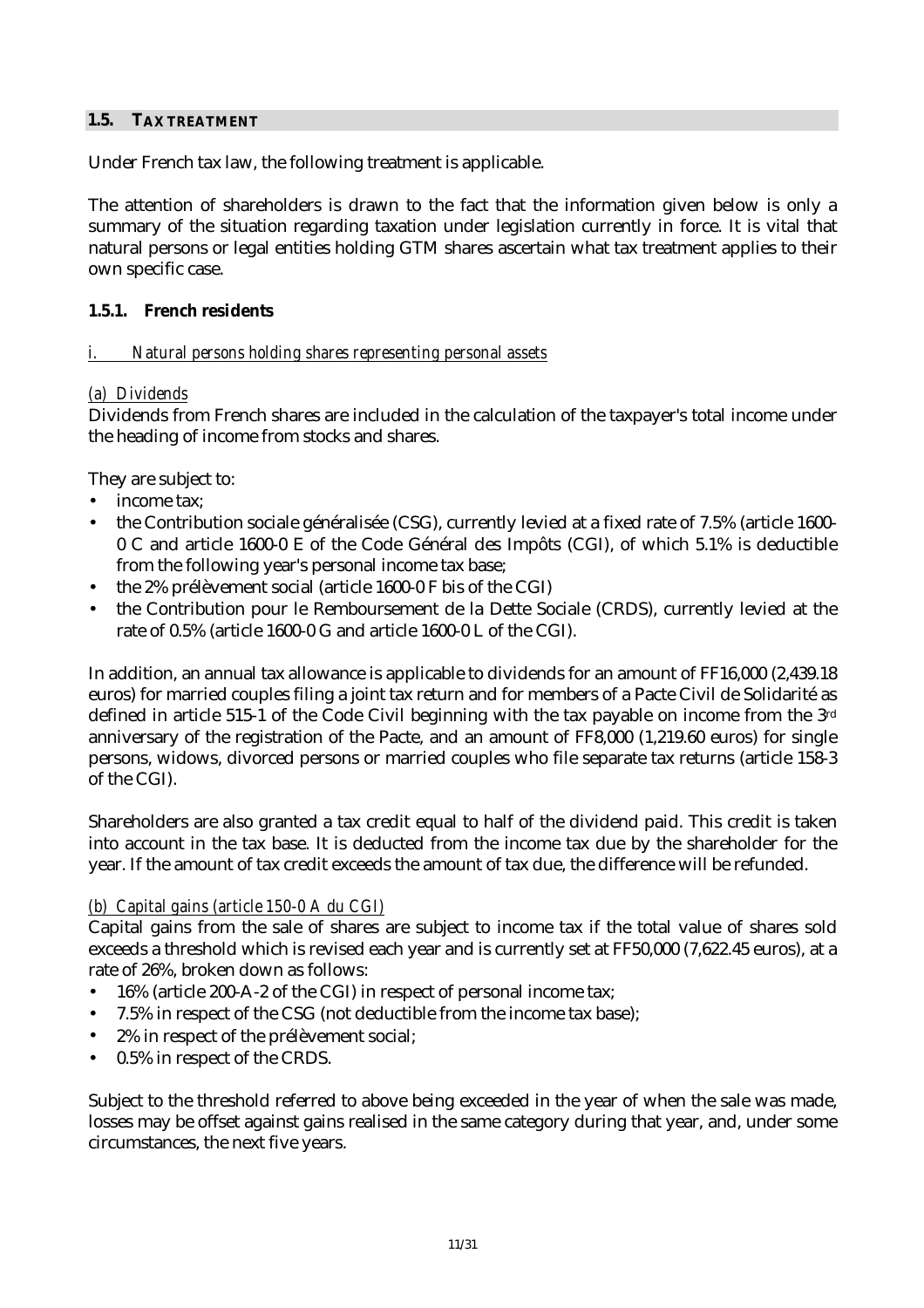## *(c) Special tax treatment*

## • *Plans d'Epargne en Actions (Personal Equity Plan):*

Shares can be held through a ''Plan Epargne en Actions'', governed by law no. 92-666 of 16 July 1992, which gives entitlement, subject to certain conditions, to exemption from income tax on the gains from the stock held in the Plan, and to a refund of the tax credit.

## • *Gains on sales of shares by natural persons carried out on a regular basis:*

Under article 92-2 of the CGI, gains realised on stock market transactions carried out on a regular basis in France are subject to personal income tax at a graduated rate in the same way as other non-commercial profits. This tax treatment only applies however to taxpayers whose stock market activities extend beyond the straightforward management of their portfolio.

## *ii. Legal entities subject to corporate income tax*

## *(a) Dividends*

Dividends received are subject to corporate income tax at the rate of 33.1/3% plus the additional contributions.

However, in accordance with articles 145 and 216 of the CGI, legal entities holding at least 10% of the capital of the company paying the dividend, or whose stockholding represents an investment of more than FF150 million (22.87 million euros) may qualify for the affiliation privilege granting dividends exemption from corporate tax, except for the 5% fraction of the gross (dividend plus tax credit), which corresponds to costs and expenses (provided this does not exceed the actual costs and expenses), and to which they may claim entitlement in exchange for a commitment to hold the shares for at least two years. Legal entities electing to make use of this treatment are entitled to a tax credit equal to 50% of the dividends received. The tax credit cannot be set off against corporate tax but can be set off against the précompte withholding tax due in the case of the redistribution of the dividend to shareholders within five years.

Companies not electing to use the affiliation privilege are nonetheless granted the tax credit. This credit is equal to 40% of dividends paid and only this tax credit can be offset against corporate tax due. Under certain circumstances, this tax credit is increased by an amount corresponding to 20% of the précompte withholding tax paid by the distributing company other than that due as levy on the reserves of long-term capital gains.

## *(b) Capital gains*

Capital gains are subject to corporate income tax currently at the rate of 33.1/3%, plus the 10% surtax (making the current rate 36.2/3%) and, under certain circumstances for fiscal years ending after 1 January 2000, a social contribution of 3. 3% of profits.

However, in accordance with article 219-1a ter of the CGI, net gains realised from the sale of longterm equity investments held for more than two years are subject to the reduced taxation rate for long-term gains, currently 19% plus the 10% surtax, and, where applicable, the social contribution of 3.3% for fiscal years starting after 1 January 2000, provided that net-of-tax gain is credited to the long-term capital gains reserve in stockholders' equity. This tax treatment applies to long-term equity investments (and not to current asset investments), which assumes therefore that the taxpayer is able to provided evidence of the type of investment concerned. If the shares concerned qualified for the affiliation privilege, this constitutes evidence of the long-term nature of the investment.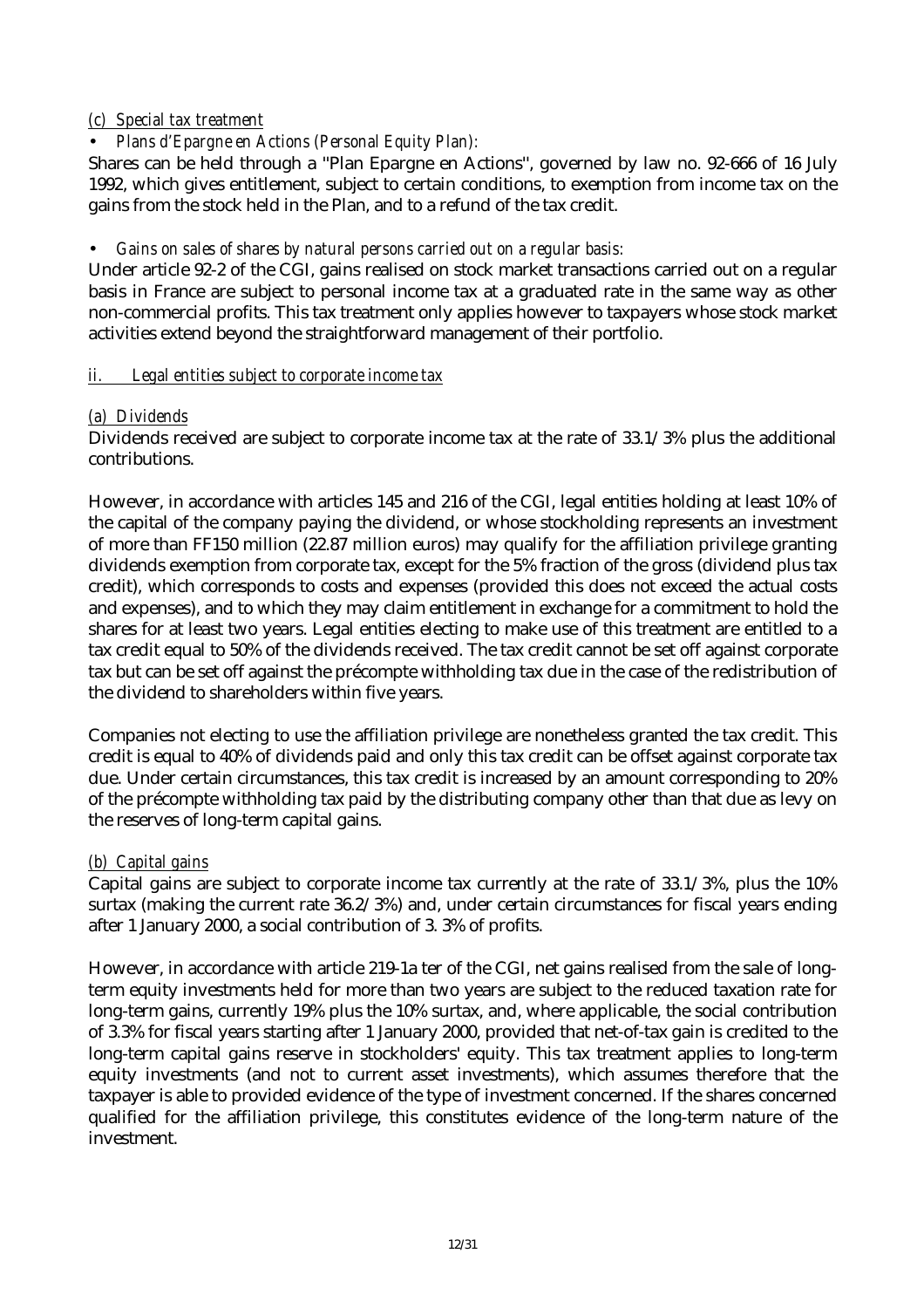Legal entities, realising sales of more than FF50 million (7.62 million euros) and who owe corporate tax are subject to a social contribution equal to 3.3% of corporate tax, calculated at the rates shown above before the application of tax credits and reduced by an allowance of FF5 million per twelve month period.

Small and medium-sized undertakings held continuously throughout the fiscal year for at least 75% by natural persons (or by companies that satisfy all these conditions), with a turnover excluding VAT of less than FF50 million (7.62 million euros) are exempt from the 3.3% social contribution on profits for fiscal years starting after 1 January 2000. In the case of an integrated group, turnover is equal to the sum of the turnovers of the companies that are affiliates of the group.

## **1.5.2. Non-resident shareholders**

#### *(a) Dividends*

Dividends paid by a company that has its headquarters in France to non-resident stockholders generally attract 25% withholding tax. However, when a foreign company has a facility located in France on a long-term basis and whose income subject to French corporate tax includes dividends paid by a French company, these dividends are not to be subject to withholding tax. This withholding tax may be reduced or not levied at all, under the provisions of international tax treaties, or, under some circumstances, certain provisions of article 119 ter of the CGI. The tax credit applicable to these dividends can under some conditions be transferred net of the applicable withholding tax. Under certain conditions, the précompte (withholding tax) paid can be refunded if the tax credit cannot be transferred, pursuant to these same international tax treaties, net of the applicable withholding tax. Under certain conditions, dividends or other amounts due to stockholders may be paid net of withholding tax at the treaty rate, and not net of withholding tax at the standard rate of 25%, in which case the stockholder must claim refund of the difference from the French Treasury. Stockholders are required to fulfil certain conditions of form prior to the payment of the dividends, in order to qualify for a reduced rate of withholding tax or exemption from this tax.

It should be pointed out that French domestic law contains provisions for specific exemptions in favour of international organisations, States and foreign central banks. In addition, provisions included in international treaties may stipulate specific treatment for payment of dividends to these foreign funds (pension funds).

## *(b) Capital gains*

Capital gains realised on the sale of securities for valuable consideration by persons who are not French tax residents within the meaning of article 4-B of the CGI or whose headquarters are established outside France are not taxable in France, provided that the vendor has not held over 25% of the rights to a share in the company's earnings within the meaning of section f of article 164-B of the CGI at any time in the five year period preceding the date of sale.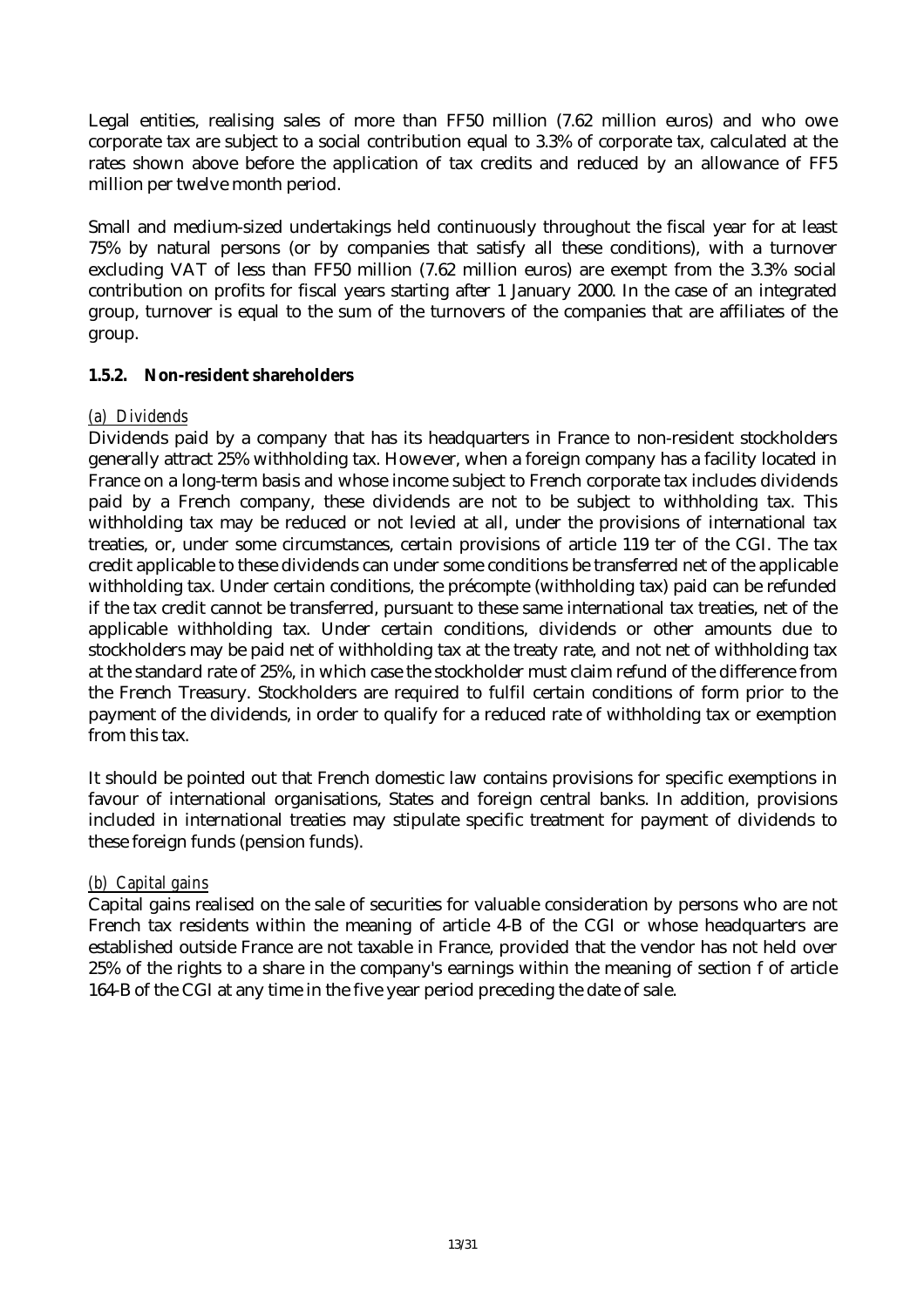## **1.5.3. Tax treatment of the offer**

*1.5.3.1. Natural persons resident in France for tax purposes and whose shares represent personal assets* Under article 150-0 A of the CGI, gains realised on the disposal of shares tendered to a public exchange offer carried out under the regulations currently in force are deemed to be intermediary and are not taxable nor require the shareholder to file a tax return. The net gain realised on the later disposal of the stock received in exchange will be calculated on the basis of the acquisition price of the stock received in exchange and taxed according to the normal taxation treatment applicable to capital gains from the disposal of stocks and shares.

The period of tax suspension will end when the shares received in exchange are sold, bought back, redeemed or cancelled. This suspension, unlike the deferral, will not be affected by the taxpayer ceasing to be a French tax resident. In the case of earlier deferral of taxation of the shares received in exchange, the deferred capital gains will continue to be automatically deferred at the time of sale, buy-back, refund or cancellation of the new stock received, subject to compliance with any filing obligations.

## *1.5.3.2. Legal entities resident in France for tax purposes subject to corporate income tax*

Under article 38-7 of the CGI, capital gains or losses on stock resulting from an exchange of shares tendered in a takeover bid carried out under the regulations currently in force are included in income for the year during which the VINCI shares received in exchange are sold.

This deferral of taxation is dependent upon compliance with the filing obligations in article 54 septies of the CGI.

The applicable rates of taxation are given in section 1.5.1. (ii) b) above.

## *1.5.3.3. Natural persons or legal entities other than those mentioned above*

Natural persons or legal entities other than those mentioned above, in particular non-residents, that wish to tender their GTM shares to the Offer, must enquire about the tax treatment applicable to their specific case.

#### **1.6. METHOD OF ASSESSMENT OF THE EXCHANGE PARITY**

The spot and average share prices quoted in this section are closing prices.

#### **1.6.1. Analysis of the assessment methods used**

The exchange parity can be evaluated on the basis of the combination of the following criteria:

- an analysis of share prices;
- the net dividend per share;
- the consolidated net income per share (based on the weighted average number of shares per year);
- consolidated operating income plus net financial income per share (based on the average weighted number of shares per year);
- estimated net asset value.

The exchange parity proposed is 12 VINCI shares for 5 GTM shares. On this basis, the tables shown below give an evaluation of the parity using the criteria listed above.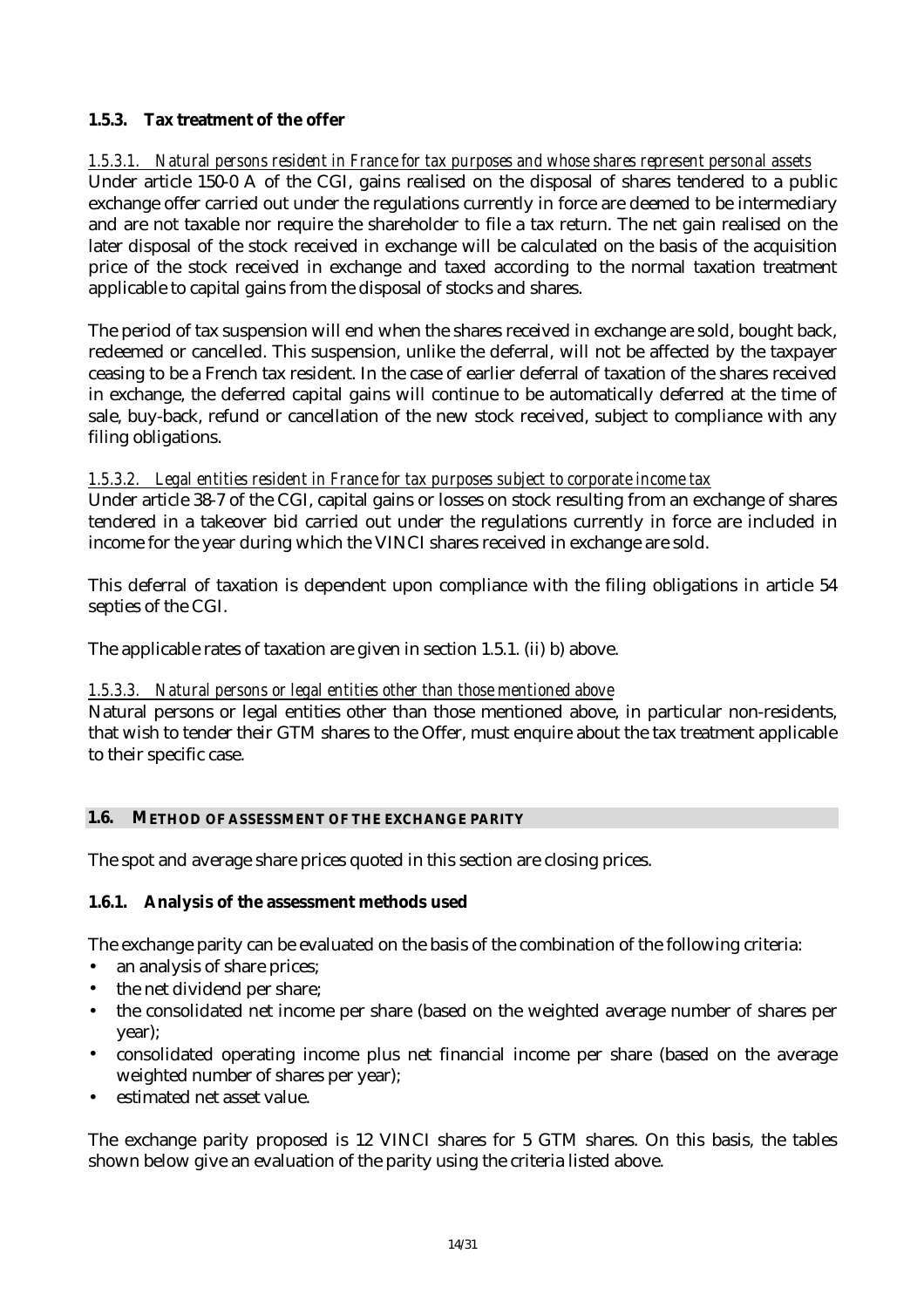## **1.6.2. Analysis of share prices**

The VINCI and GTM shares are listed on the monthly settlement Premier Marché of the Paris stock market. The prices shown are closing prices weighted by daily trading volumes. The table shown below gives the premium levels based on the average stock market prices.

|                             | <b>VINCI</b> |                                           | <b>GTM</b>  |                                           | GTM / VINCI | <b>Offer</b><br>premium |
|-----------------------------|--------------|-------------------------------------------|-------------|-------------------------------------------|-------------|-------------------------|
| In euros per share          | Share price  | Average<br>daily<br>volume<br>(thousands) | Share price | Average<br>daily<br>volume<br>(thousands) | parity      | (%)<br>(2)              |
|                             |              |                                           |             |                                           |             |                         |
| 11 July 2000 <sup>(1)</sup> | 47.80        | 81.87                                     | 99.50       | 23.36                                     | 2.08        | 15.3                    |
| 1-month average             | 45.96        | 128.29                                    | 96.79       | 34.39                                     | 2.11        | <i>14.0</i>             |
| 2-month average             | 45.92        | 109.33                                    | 94.20       | 27.22                                     | 2.05        | 17.0                    |
| 3-month average             | 45.31        | 92.16                                     | 91.63       | 26.15                                     | 2.02        | 18.7                    |
| 6-month average             | 44.53        | 125.68                                    | 87.10       | 25.86                                     | 1.96        | 22.7                    |
| 12-month average            | 44.68        | 93.83                                     | 91.44       | 22.00                                     | 2.05        | 17.3                    |
| 12-month high               | 49.70        | 1,352.74                                  | 112.00      | 332.61                                    | 2.25        | 6.5                     |
| 12-month low                | 38.70        | 1.62                                      | 71.00       | 1.45                                      | 1.83        | 30.8                    |

*(1) Last price listed before the suspension date*

*(2) For an exchange parity of 2.40*

*N.B: The highest price is 112 euros for GTM (8 September 1999) and 49.7 euros for VINCI (14 September 1999). Source: Datastream*

## **1.6.3. Net dividend**

The table below gives the premium levels based on the ratio of net dividend per share published by VINCI and GTM paid for 1997, 1998 and 1999. Dividends were last made payable by VINCI on 27 June 2000 and by GTM on 30 June 2000.

| In euros per share        | <b>VINCI</b> | <b>GTM</b> | GTM/VINCI<br>parity | <i><b>Offer</b></i><br><i>premium</i><br>(%)<br>(1) |
|---------------------------|--------------|------------|---------------------|-----------------------------------------------------|
| Net dividend paid in 1998 | 0.61         | 1.30       | 2.13                | 12.6                                                |
| Net dividend paid in 1999 | 1.40         | 1.50       | 1.07                | 124.0                                               |
| Net dividend paid in 2000 | 1.60         | 2.35       | 1.47                | 63.4                                                |

*(1) For an exchange parity of 2.40*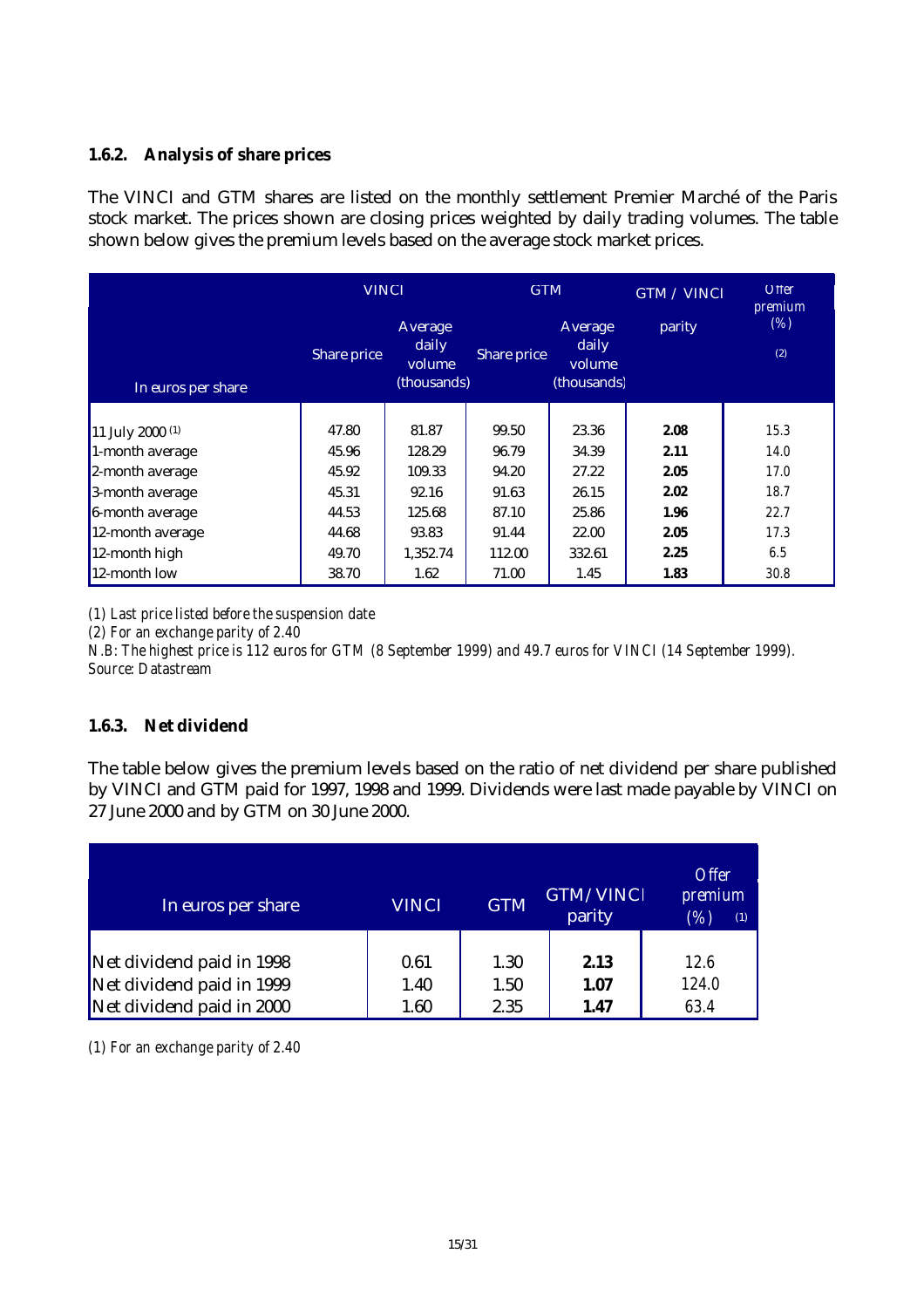## **1.6.4. Consolidated net income per share**

The table below shows the premium levels based on the ratio of consolidated net income per share for VINCI and GTM for 1997, 1998 and 1999, based on the weighted average number of shares per year.

| In euros per share | <b>VINCI</b> | <b>GTM</b> | <b>GTM/VINCI</b><br>parity | <b>Offer</b><br><i>premium</i><br>(%)<br>(2) |
|--------------------|--------------|------------|----------------------------|----------------------------------------------|
| 31/12/1997         | 1.17         | 2.57       | 2.20                       | 9.3                                          |
| 31/12/1998         | 2.25         | 4.28       | 1.90                       | 26.2                                         |
| 31/12/1999 (1)     | 3.64         | 9.35       | 2.57                       | (6.6)                                        |

*(1) The net income per share figure for GTM takes into account in 1999 the net impact of the disposal of the first block of the shareholders' equity of ETPM, amounting to 26 million euros, and exceptional income from deferred tax relating to provisions for liabilities and charges that were not deducted, amounting to 26 million euros. After restatement of these items, the parity is 1.63, i.e. a premium of 46.8%*

*(2) For an exchange parity of 2.40*

#### **1.6.5. Consolidated operating income plus net financial income per share**

The table below shows the premium level based on the ratio of operating income plus net financial income per share for VINCI and GTM.

| In euros per share | <b>VINCI</b> | <b>GTM</b> | <b>GTM/VINCI</b><br>parity | <b>Offer</b><br>premium<br>(% ,<br>(1) |
|--------------------|--------------|------------|----------------------------|----------------------------------------|
| 31/12/1997         | 1.78         | 5.07       | 2.84                       | (15.6)                                 |
| 31/12/1998         | 3.50         | 7.11       | 2.03                       | 18.0                                   |
| 31/12/1999         | 5.71         | 10.20      | 1.79                       | 34.2                                   |

*(1) For an exchange parity of 2.40*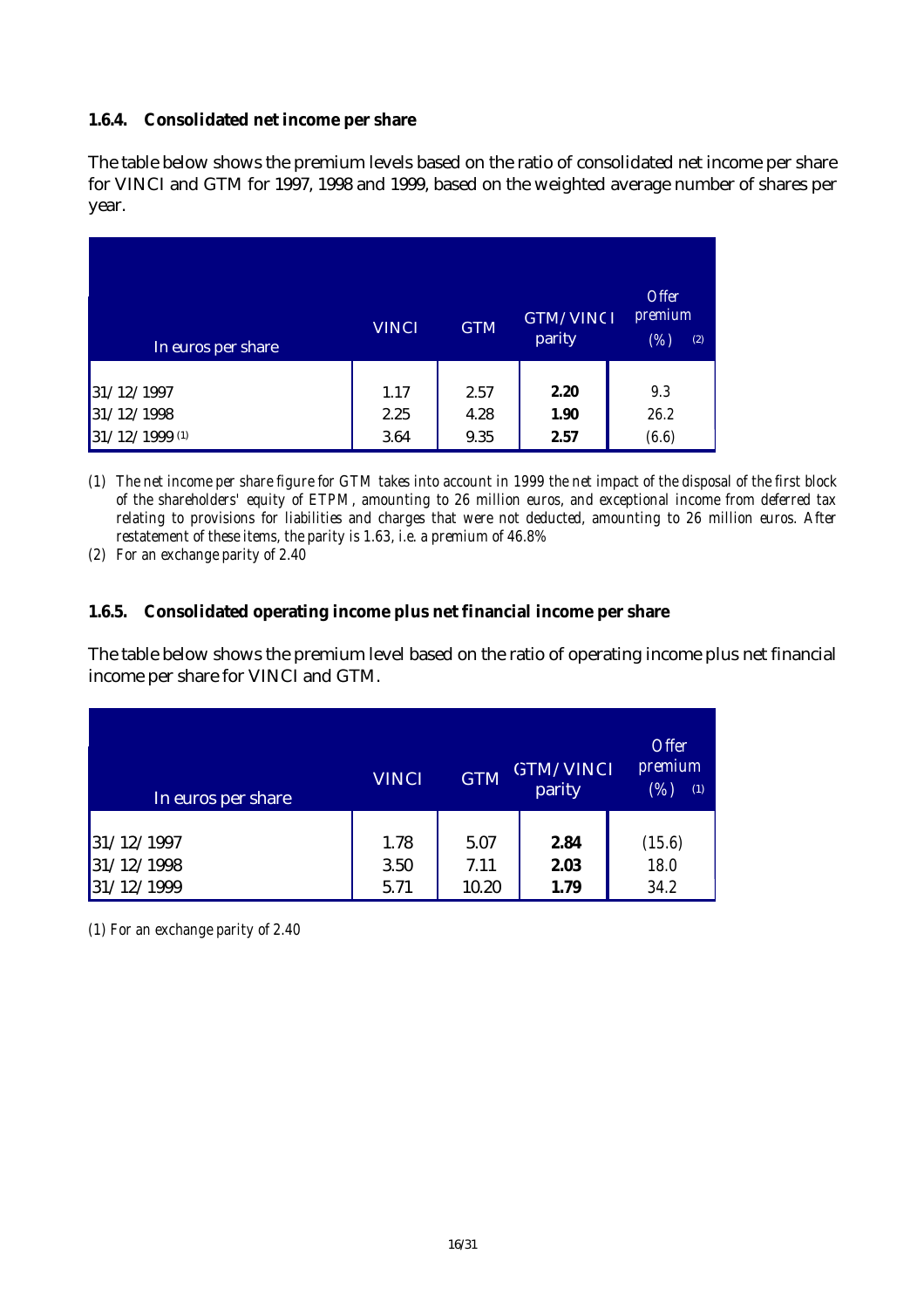## **1.6.6. Estimated net asset value**

The calculations in this section are based on the medium-term plans supplied by the two companies.

For GTM, the information used comes mostly from:

- public sources;
- the medium-term plan supplied by GTM, showing consolidated aggregates from 2000 to 2003 for net sales and net income, and a breakdown of EBIT and EBITDA by line of business for the year 2000;
- a specific restatement carried out in 1999 to take account of the integration during the year of Entreprise Industrielle.

For VINCI, the information used comes from:

- public sources;
- the 144-A prospectus issued for the partial restatement of VIVENDI's holding in February 2000;
- the medium-term plan supplied by VINCI, showing the consolidated forecasts for statements of income, balance sheets and cash flow statements, plus a breakdown by line of business of the main aggregates (net sales, EBITDA, EBIT and net income).

## *Methodology used*

The same method was used for evaluating the net asset value of both groups (GTM and VINCI): the enterprise value was determined by addition of the enterprise value of each area of activity (based either on transaction or stock market benchmarking ) and of non-operational assets, after deduction of net financial debt, provisions for lump sum payments on retirement and minority interests. The shareholders' equity value thus arrived at (Estimated net asset value) was then divided by the number of shares, as diluted on 11 July 2000.

This approach is applicable to GTM and VINCI, as they both have a wide, but similar, range of business activities. It is also the method commonly used by the analysts tracking the two companies' stock.

The financial aggregates and the valuation methods used in this approach are as follows:

#### *Financial aggregates*

The financial aggregates used for valuation of the lines of business of the two groups are EBIT and EBITDA for 1999, actual, and the forecast for 2000.

The figure taken for each line of business is the overall average per aggregate and per year, with the exception of those aggregates or years in which the figures obtained were not deemed relevant.

#### *Enterprise value by line of business*

• **Building and civil engineering:** the estimates were reached by market comparison with a representative sample made up of the leading European players in construction (VINCI, Eiffage, GTM, Skanska, NCC, Hochtief, HBG) [average EBITDA multiple: 3.8 ; average EBIT multiple: 6.2];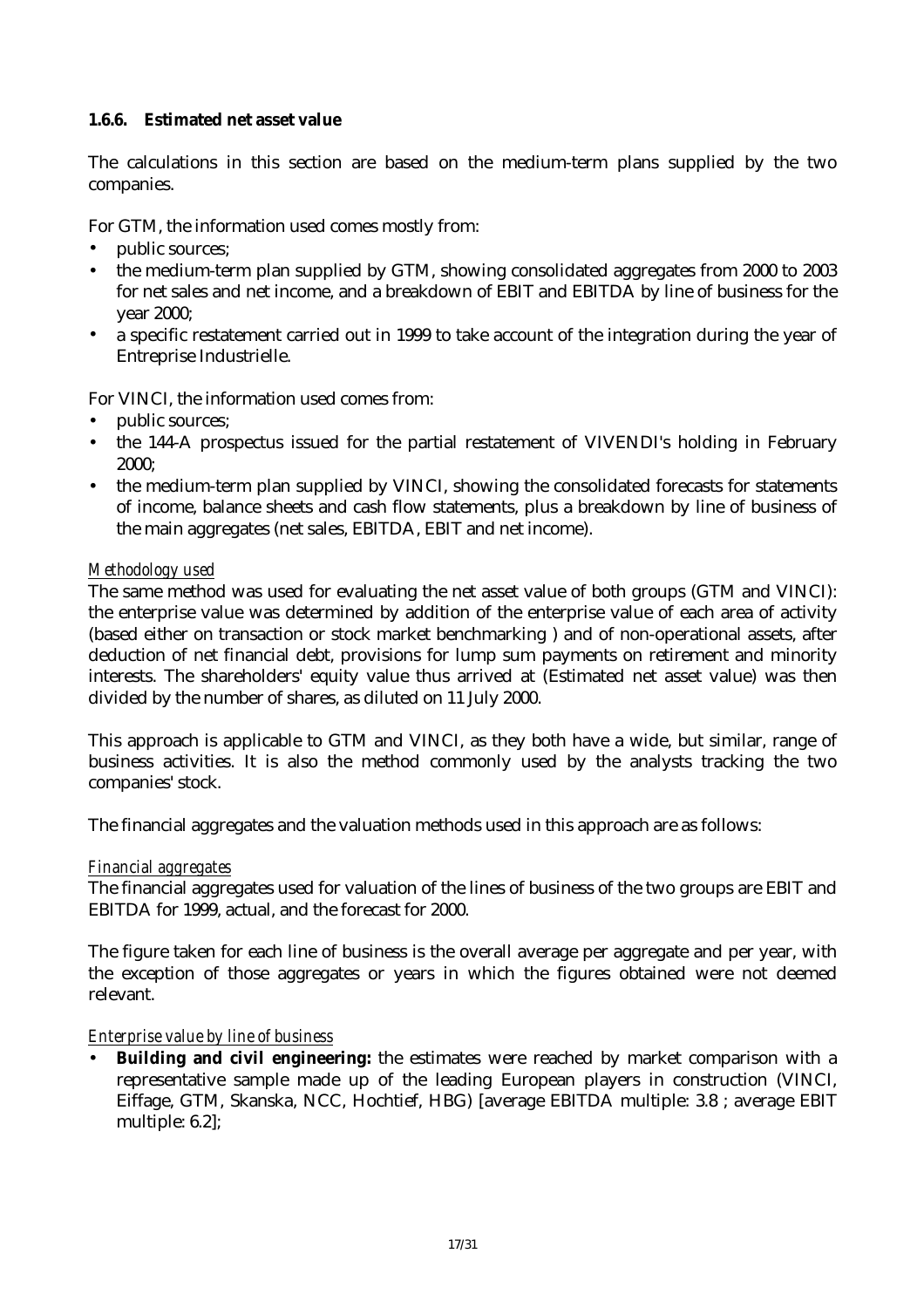- **Roadworks (excluding Cofiroute):** the estimates were reached on the basis of the transaction multiples of the public buyout offer by GTM for Entreprise Jean Lefebvre followed by its compulsory de-listing in September 1999 [average EBITDA multiple: 2.0 ; average EBIT multiple: 6.0];
- **Cofiroute:** the valuation adopted is the sum of the value of Cofiroute shareholders' equity as determined by the public buyout offer by GTM for Entreprise Jean Lefebvre followed by compulsory de-listing, and the net financial debt of the company on 31 December 1999;
- **Concessions (excluding companies accounted for by the equity method):** the estimates were reached on the basis of the transaction multiples from the takevoer bid by VINCI for Sogeparc in August 1999 [average EBITDA multiple: 9.7 ; average EBIT multiple: 14.5];
- **Electrical and industrial activities:**
- for GTM: the valuation adopted is based on the planned disposal to Suez Lyonnaise des Eaux by GTM of GTMH, Entreprise Industrielle, Entrepose and Delattre-Levivier for a shareholders' equity value of 280 million euros, to which was added estimated net financial debt as of 31 December 1999 and from which was deducted deferred taxation on capital gains from disposals;
- for VINCI: the estimates were reached on the basis of the multiples derived from the transaction previously referred to.

## *Enterprise value of non-operational assets*

- **Investments in subsidiaries and affiliates:** taken at their estimated value on 31 December 1999, i.e. their minimum guaranteed value after deferred taxation for the Stolt Comex Seaway stock held by GTM, market value for treasury stock shares or the net book value by default, plus, where appropriate, any estimated unrealised capital gains.
- **Other financial assets:** taken at their net book value on 31 December 1999;
- **Deferred taxation:** taken at their net potential value on 31 December 1999.

## *Financial debt and minority interests*

- **Net financial debt:** estimated as of 31 December 2000 on the basis of cash flow forecasts supplied by the companies:
- **Provisions for lump sum payments on retirement:** considered as financial debt and deducted from the enterprise value;
- **Minority interests:** valued at market value (determined by a normalised percentage on the basis of the observed trend of their contribution to income, and via application of the percentage to enterprise value previously obtained minus net financial debt).

The table below gives the premium levels based on the ratio of estimated net asset value per share for VINCI and GTM.

#### **Parities observed based on estimated net asset value of GTM and VINCI**

|                                                      | Premium offered for a parity of 2.4 |
|------------------------------------------------------|-------------------------------------|
| Ratio of the low range of estimated net asset value  |                                     |
|                                                      |                                     |
| Ratio of the high range of estimated net asset value | 26.8%                               |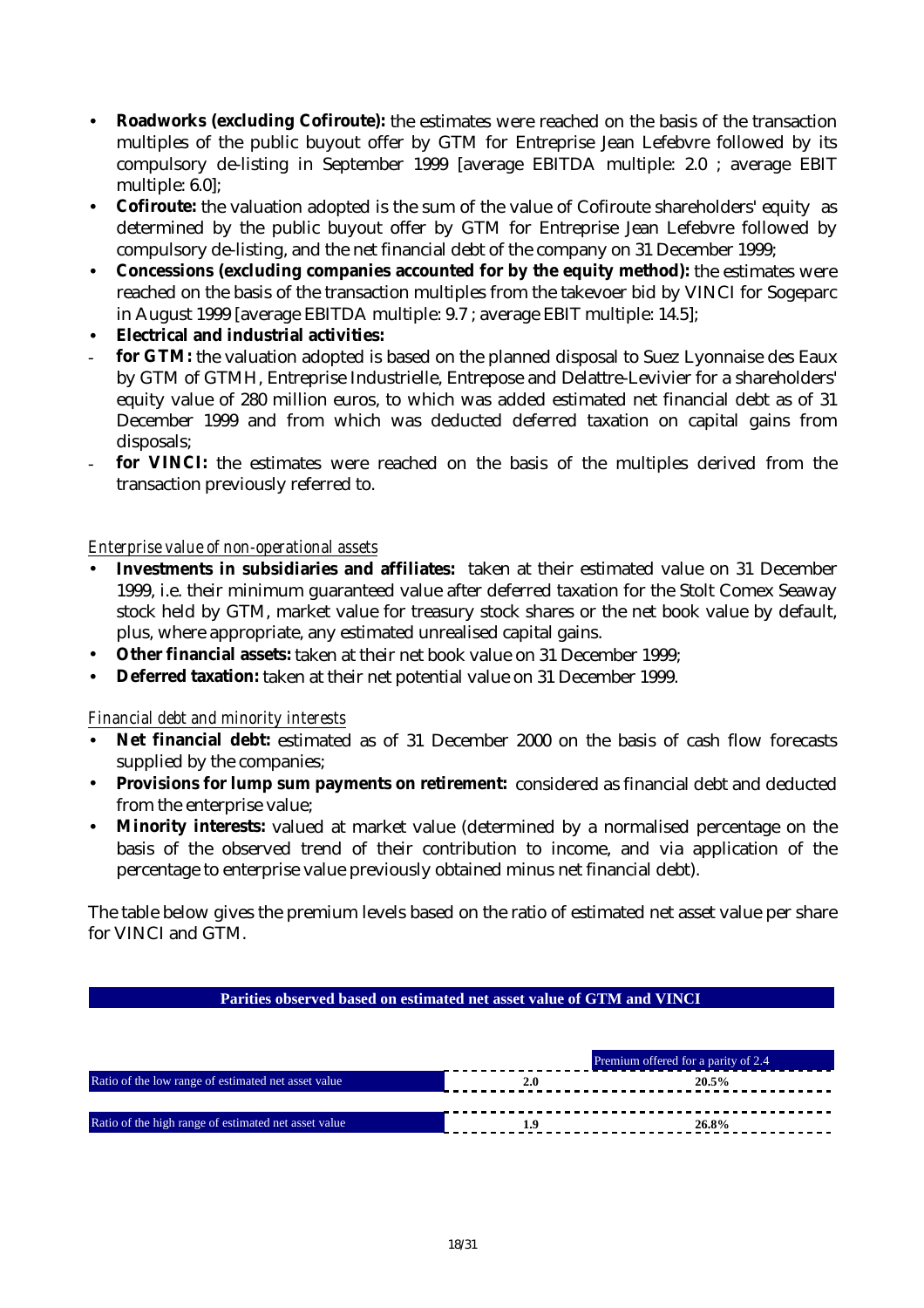## **1.6.7. Synopsis of the criteria used for evaluation of the exchange parity**

|                                                | <b>Offer</b> |
|------------------------------------------------|--------------|
|                                                | premium (%)  |
| Criteria                                       | (1)          |
| Share price                                    |              |
| 11 July 2000 (2)                               | 15.3         |
| 1-month average                                | 14.0         |
| 2-month average                                | 17.0         |
| 3-month average                                | 18.7         |
| 6-month average                                | 22.7         |
| 12-month average                               | 17.3         |
| 12-month high                                  | 6.5          |
| 12-month low                                   | 30.8         |
|                                                |              |
| Net dividend paid per share in 1998            | 12.6         |
| Net dividend paid per share in 1999            | 124.0        |
| Net dividend paid per share in 2000            | 63.4         |
|                                                |              |
| Net income per share 1997                      | 9.3          |
| Net income per share 1998                      | 26.2         |
| Net income per share 1999 <sup>(3)</sup>       | (6.6)        |
|                                                |              |
| Operating +net financial income per share 1997 | (15.6)       |
| Operating +net financial income per share 1998 | 18.0         |
| Operating +net financial income per share 1999 | 34.2         |
|                                                |              |
| Estimated net asset value (low range)          | 20.5         |
| Estimated net asset value (high range)         | 26.8         |

The Offer shows the following premiums for GTM shareholders:

- *(1) For an exchange parity of 2.40*
- *(2) Last price listed before the suspension date.*
- *(3) The net income per share figure for GTM takes into account in 1999 the net impact of the disposal of the first block of the shareholders' equity of ETPM, amounting to 26 million euros, and exceptional income from deferred tax relating to provisions for liabilities and charges that were not deducted, amounting to 26 million euros. After restatement of these items, the parity is 1.63, i.e. a premium of 46.8%.*

As both entities are listed companies with a substantial float, share price and estimated net asset value were deemed to be important criteria.

The exchange parity of 2.4 means a 15.3% premium over the last listed price before suspension of trading (12 July 2000), 18.7% over the three-month average preceding the submission of the Offer, 22.7% over the six-month average preceding the submission of the Offer and 20.5% (low estimate) or 26.8% (high estimate) over estimated net asset value.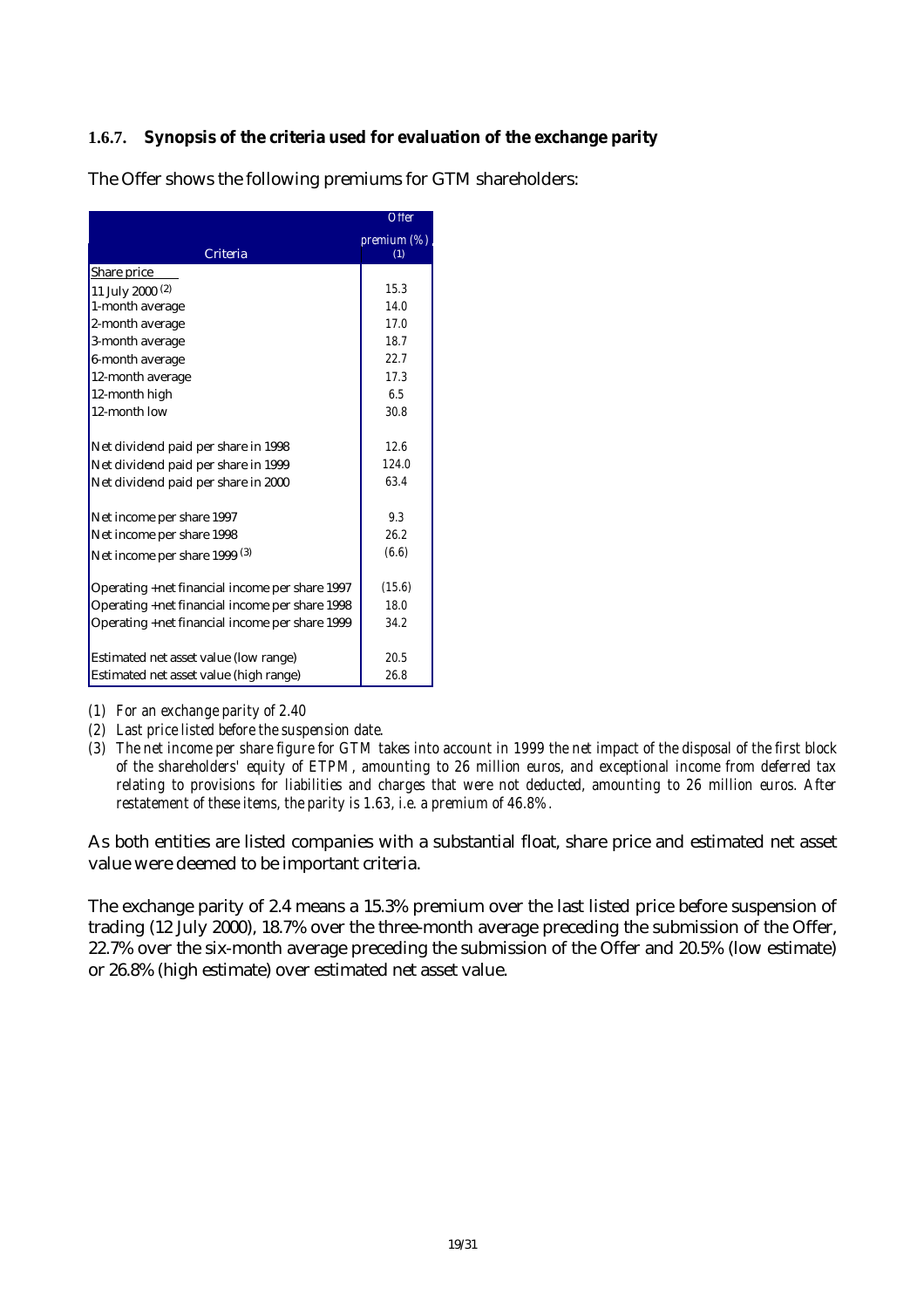#### **1.7. IMPACT OF THE OPERATION FOR EXISTING VINCI SHAREHOLDERS**

#### **1.7.1. Impact on shareholders' equity**

Given that on 13 July 2000 there were 15,660,315 GTM shares in circulation, and assuming 100% take-up of the Offer, 37,584,756 new VINCI shares would be issued.

Based on this assumption, the structure of VINCI capital stock and voting rights on 13 July 2000 would be modified as follows, after elimination of double voting rights:

|                     | <b>Capital stock</b>                      | <b>Voting rights</b> |               |
|---------------------|-------------------------------------------|----------------------|---------------|
|                     | Amount (in thousands<br><i>of euros</i> ) | <b>Shares</b>        |               |
| <b>13 July 2000</b> | 529.266                                   | 40, 712, 735         | $37,355,117*$ |
| Maximum increase    | 488,602                                   | 37,584,756           | 37,009,224 ** |
| <b>Post-Offer</b>   | 1,017,867                                 | 78,297,491           | 74,364,341    |

*\* Excluding double voting rights, which the next VINCI Shareholders' Meeting will be asked to eliminate (viz. section 1.1.2.). It should be noted that the 3,357,618 VINCI shares held in treasury stock have no voting rights.*

*\*\* After neutralisation of the voting rights attached to 575,532 new VINCI shares, corresponding to the 239,805 GTM shares held in treasury stock.*

Assuming a 100% take-up, and based on a VINCI share price of 45.96 euros (1 month average on 11 July 2000), the additional paid-in capital to be booked in the VINCI financial statements would be a maximum of 1,239 million euros.

Following completion of the Offer, and still assuming a 100% take-up rate, a VINCI shareholder with currently 1% of capital stock would see that share go down to 0.52%.

#### **1.7.2. Impact of the Offer on VINCI consolidated financial statements**

The consolidated shareholders' equity of the VINCI group on 31 December 1999 (after minority interests and before allocation of income) was 567 million euros, i.e. 13.9 euros per share based on the number of VINCI shares in circulation on 11 July 2000.

Assuming a take-up rate of over 90%, under the derogatory method in article 215 of regulation 99.02 of the French National Accounting Board ("Comité de la réglementation comptable") and pursuant to provisions currently in force, GTM would be included in VINCI's consolidated financial statements on the basis of its consolidated shareholders' equity (restated to comply with VINCI accounting standards) on the day when control was taken over. Taking this assumption, VINCI's consolidated shareholders' equity on a pro-forma basis on 31 December 1999, after the operation and the disposals foreseen (viz. section 1.1.3.) can be estimated at 1,588 million euros, i.e. 20 euros per share (for a 100% take-up rate).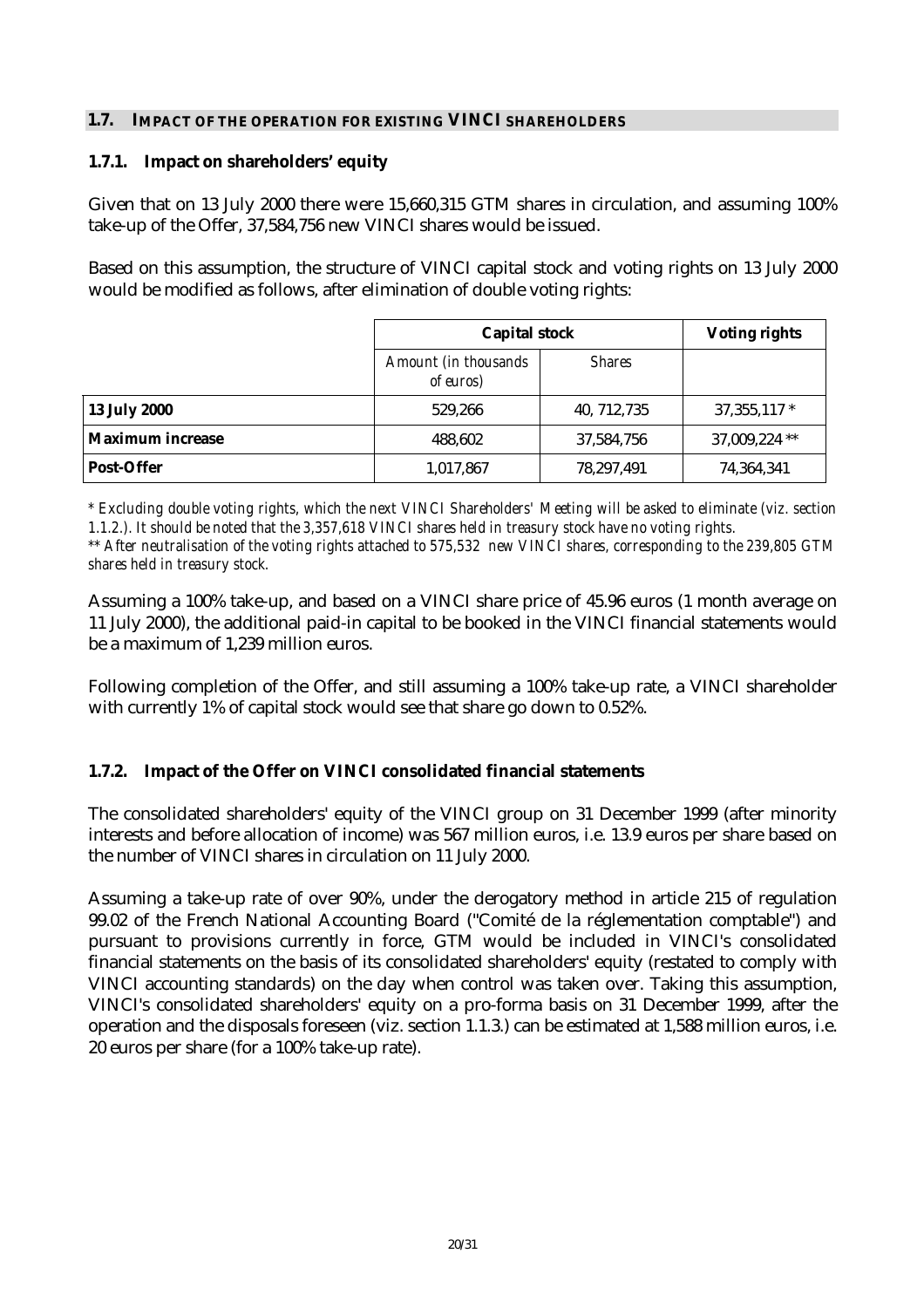Assuming a take-up rate of below 90%, a goodwill would be recorded in VINCI's consolidated financial statements. As an indication, assuming a 50.01% take-up, and based on GTM financial statements as of 31 December 1999 and a VINCI share price of 45.96 euros (1 month average on 11 July 2000), the goodwill would be estimated at 419 million euros (before harmonisation of accounting principles of VINCI and GTM). Taking this assumption and in compliance with legislation currently in force, the goodwill would be allocated in priority to the appropriate balance sheet assets and liabilities. The unallocated balance would be recorded in "goodwill" on the assets side and would be amortised over a period that might range between 30 and 40 years.

The non-audited pro-forma financial statements appearing hereafter have been drawn up on the basis of VINCI and GTM financial statements as of 31 December 1999, before harmonisation of accounting principles and elimination of inter-group transactions. These pro-forma financial statements include the following data, and exclude all other events having occurred after 31 December 1999:

- capital gains from the sale of the second block of GTM's holding in ETPM (February 2000);
- capital gains from the sale of GTM Electrical and Industrial Division to Suez Lyonnaise des Eaux following completion of the Offer (viz. section 1.1.3.)

These capital gains are estimated at a net total of 102 million euros.

| <b>ASSETS</b>                  | <b>VINCI</b><br>1999<br>published | <b>GTM</b><br>1999 restated for<br>sale of<br>Indust./Elect.<br><b>Division and</b><br><b>ETPM</b> | Impact of<br><b>Cofiroute</b><br>and Stade de<br><b>France</b> | <b>VINCI+GTM</b><br><b>Proforma</b><br>1999 |
|--------------------------------|-----------------------------------|----------------------------------------------------------------------------------------------------|----------------------------------------------------------------|---------------------------------------------|
| In millions of euros           |                                   | (1)                                                                                                | (2)                                                            |                                             |
| Intangible and tangible assets | 1,295.6                           | 1,222.8                                                                                            | 3,758.9                                                        | 6,277.3                                     |
| Goodwill                       | 671.5                             | 109.8                                                                                              | 5.8                                                            | 787.1                                       |
| <b>Financial assets</b>        | 378.2                             | 628.9                                                                                              | $-454.9$                                                       | 552.2                                       |
|                                | 2,345.3                           | 1,961.5                                                                                            | 3,309.8                                                        | 7,616.6                                     |
| Inventories                    | 332.6                             | 717.0                                                                                              | 2.5                                                            | 1,052.1                                     |
| Trade accounts receivable      | 4,042.7                           | 2,452.0                                                                                            | 69.2                                                           | 6,563.9                                     |
| Cash                           | 1,231.0                           | 1036.7                                                                                             | 77.2                                                           | 2,344.9                                     |
| Deffered charges               | 27.0                              | 192.1                                                                                              | 12.0                                                           | 231.1                                       |
|                                | 5.633.3                           | 4,397.8                                                                                            | 160.9                                                          | 10,192.0                                    |
| Total assets                   | 7,978.6                           | 6,359.3                                                                                            | 3,470.7                                                        | 17,808.6                                    |

*Combined proforma financial statements for the new VINCI-GTM entity*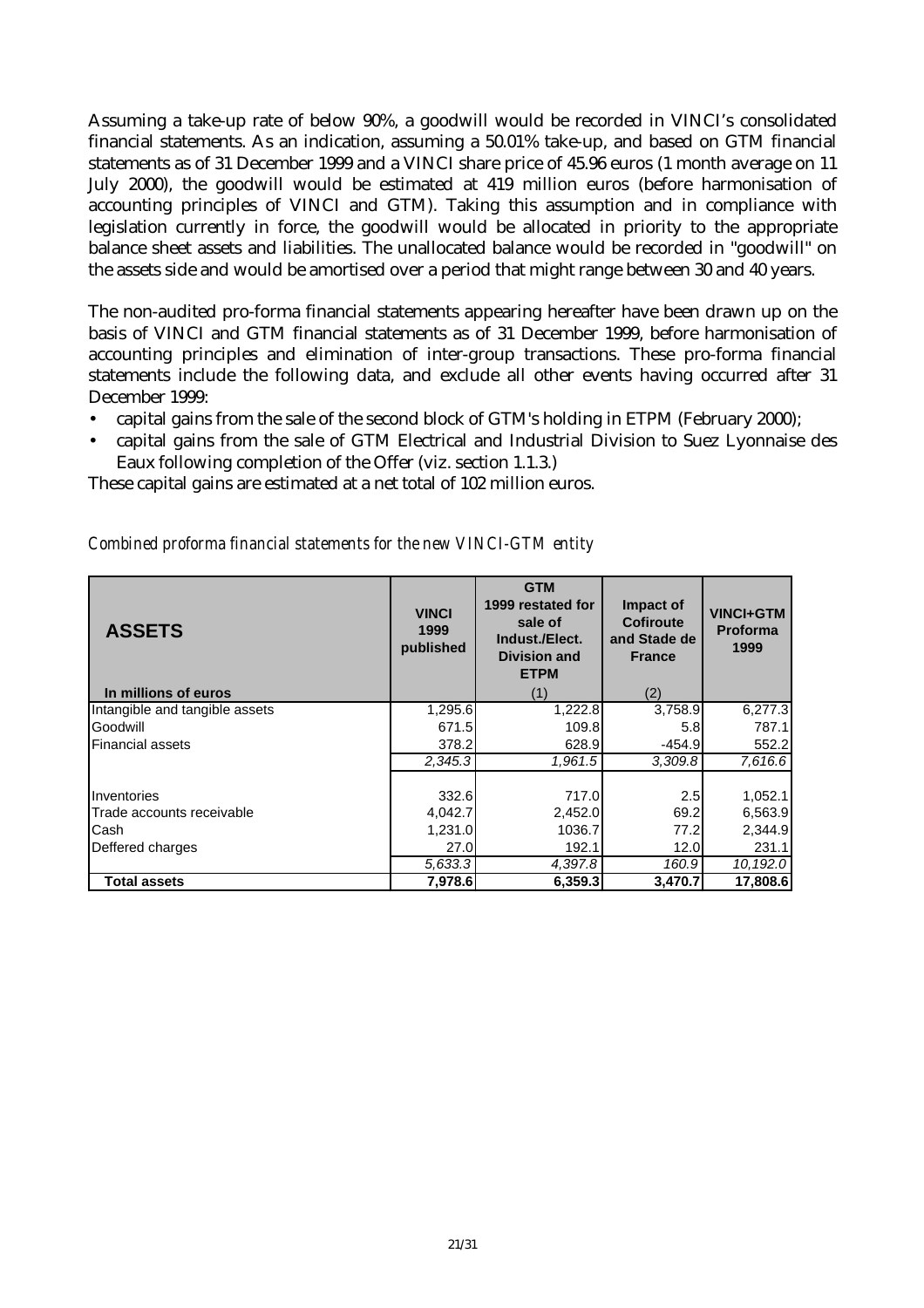| <b>LIABILITIES</b>                   | <b>VINCI</b><br>1999<br>published | <b>GTM</b><br>1999 restated for<br>sale of<br>Indust./Elect.<br><b>Division and</b><br><b>ETPM</b> | Impact of<br>Cofiroute<br>and Stade de<br><b>France</b> | <b>VINCI+GTM</b><br><b>Proforma</b><br>1999 |
|--------------------------------------|-----------------------------------|----------------------------------------------------------------------------------------------------|---------------------------------------------------------|---------------------------------------------|
| In millions of euros                 |                                   | (1)                                                                                                | (2)                                                     |                                             |
| Capital stock                        | 523.4                             | 0.0                                                                                                | 0.0                                                     | 523.4                                       |
| Other shareholders' equity           | $-102.4$                          | 745.6                                                                                              | 0.0                                                     | 643.2                                       |
| Net income for the year              | 146.3                             | 143.4                                                                                              | 0.0                                                     | 289.7                                       |
| Shareholders' equity                 | 567.3                             | 889.0                                                                                              | 0.0                                                     | 1,456.3                                     |
| Gain from disposals of assets        |                                   | 101.9                                                                                              |                                                         | 101.9                                       |
| Shareholders' equity after disposals | 567.3                             | 990.9                                                                                              | 0.0                                                     | 1,558.2                                     |
|                                      |                                   |                                                                                                    |                                                         |                                             |
| <b>Minority interests</b>            | 26.1                              | 129.3                                                                                              | 265.3                                                   | 420.7                                       |
| <b>Provisions</b>                    | 1,406.2                           | 838.8                                                                                              | 1.307.5                                                 | 3,552.5                                     |
| Financial debt                       | 1,177.6                           | 1,034.4                                                                                            | 1,783.9                                                 | 3,995.9                                     |
| Accounts payable                     | 4,801.4                           | 3,365.8                                                                                            | 114.0                                                   | 8,281.2                                     |
| <b>Total liabilities</b>             | 7,978.6                           | 6,359.3                                                                                            | 3,470.7                                                 | 17,808.6                                    |

| <b>Statement of income</b><br>In millions of euros | <b>VINCI</b><br>1999<br>published | <b>GTM</b><br>1999 restated for<br>sale of<br>Indust./Elect.<br><b>Division and</b><br><b>ETPM</b><br>(1) | Impact of<br><b>Cofiroute</b><br>and Stade de<br><b>France</b><br>(2) | <b>VINCI+GTM</b><br>Proforma<br>1999 |
|----------------------------------------------------|-----------------------------------|-----------------------------------------------------------------------------------------------------------|-----------------------------------------------------------------------|--------------------------------------|
| Net sales                                          | 9,056.8                           | 5,489.1                                                                                                   | 799.9                                                                 | 15,345.8                             |
| Other revenue                                      | 356.5                             | 224.1                                                                                                     | 28.2                                                                  | 608.8                                |
| Operating expense                                  | (8,937.3)                         | 5,377.5                                                                                                   | (357.9)                                                               | (14, 672.7)                          |
| <b>Gross operating surplus</b>                     | 476.0                             | 335.7                                                                                                     | 470.2                                                                 | 1,281.9                              |
| Depreciation and provisions                        | (252.6)                           | (207.5)                                                                                                   | (39.7)                                                                | (499.8)                              |
| <b>Operating income</b>                            | 223.4                             | 128.2                                                                                                     | 430.5                                                                 | 782.1                                |
| Net financial income                               | 5.9                               | (12.0)                                                                                                    | (142.2)                                                               | (148.3)                              |
| Operating income + net financial income            | 229.3                             | 116.2                                                                                                     | 288.3                                                                 | 633.8                                |
| Net exceptional expense (3)                        | (31.5)                            | (19.4)                                                                                                    | (2.1)                                                                 | (53.0)                               |
| Income taxes and profit-sharing (4)                | (47.9)                            | 0.8                                                                                                       | (109.5)                                                               | (156.6)                              |
| Amortisation of goodwill                           | (54.9)                            | (11.9)                                                                                                    | 0.0                                                                   | (66.8)                               |
| Net income before equity interest and              |                                   |                                                                                                           |                                                                       |                                      |
| minority interest                                  | 95.0                              | 85.7                                                                                                      | 176.7                                                                 | 357.4                                |
| Net earnings of companies accounted for            |                                   |                                                                                                           |                                                                       |                                      |
| by the equity method (5)                           | 55.8                              | 79.4                                                                                                      | (115.0)                                                               | 20.2                                 |
| 1999 net income of disposals (6)                   |                                   | (9.8)                                                                                                     |                                                                       | (9.8)                                |
| Minority interest                                  | (4.5)                             | (11.9)                                                                                                    | (61.7)                                                                | (78.1)                               |
| Net income                                         | 146.3                             | 143.4                                                                                                     | 0.0                                                                   | 289.7                                |
| Capital gains from disposals (7)                   |                                   | 101.9                                                                                                     |                                                                       | 101.9                                |
| Net income after disposals                         | 146.3                             | 245.3                                                                                                     | 0.0                                                                   | 391.6                                |

*1) The disposal price of the second block of ETPM capital stock and the holdings mentioned in section 1.1.3. have been considered as paid for by the purchasers, and the corresponding tax as paid by GTM.*

- *2) As the Offer gives the new VINCI+GTM group a controlling interest in Cofiroute and Stade de France, these two companies will be fully consolidated.*
- *3) For GTM, this amount includes 26 million euros for the impact of the sale of the first block of ETPM capital stock in December 1999 (net of tax and commitments vis-à-vis the purchaser).*
- *4) For GTM, this amount does not include employee profit sharing, which is booked under operating expenses.*
- *5) For GTM, this amount includes the income from ETPM in 1999 (18.4 million euros)*
- *6) This amount corresponds to the income in 1999 from the companies mentioned in section 1.1.3.*
- *7) Capital gains from the sale (in February 2000) of the second block of shares in ETPM (79 million euros) and the sales foreseen in section 1.1.3 (23 million euros).*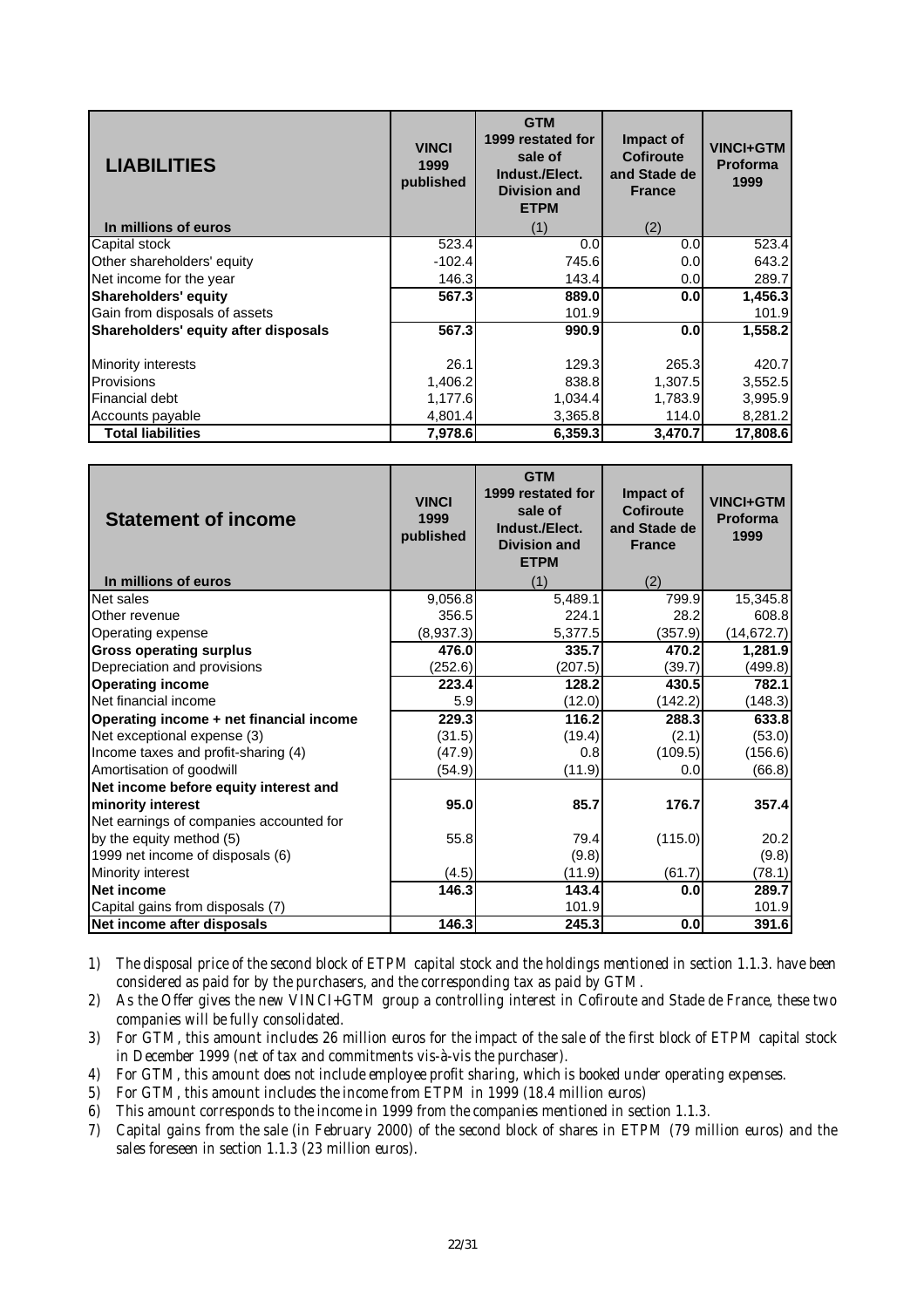#### **1.7.3. Auditors' report on the capital increase of VINCI in consideration for the GTM shares tendered to the Offer**

In our capacity as auditors of VINCI and as required by article 193-1 of the law of 24 July 1966, we submit below our report on the conditions and consequences of the capital increase in consideration for the GTM shares tendered to the Offer by VINCI.

We have reviewed the information included in this Prospectus, which describes the conditions and consequences of the issuance, in accordance with French professional standards.

We have no matters to report concerning the conditions of the issuance, in particular the criteria used to determine the exchange parity or the method used for the calculation of these criteria.

We have no comments concerning the impact of the issuance on the interests of existing shareholders, determined on the basis of stockholders' equity and earnings per share, as described in this prospectus.

Neuilly-sur-Seine, Paris, 28 July 2000

Deloitte Touche Tohmatsu – Audit Salustro Reydel Thierry Benoît Dominique Descours Bernard Cattenoz Bertrand Vialatte

#### **1.8. BROKERAGE FEES**

An amount will be allocated for the payment of fees to financial intermediaries (banks, brokers, etc..). This amount will be 1.1 euro (excluding VAT), if appropriate plus VAT, per share tendered to the Offer, capped at 150 euros (excluding VAT) per exchange order.

No fee will be payable to banks or brokers in the event that the Offer is withdrawn for whatever reason.

#### **1.9. CERTIFICATION BY CCF CHARTERHOUSE OF THE FAIR VALUE OF THE SALE OF GTM'S ELECTRICAL AND INDUSTRIAL DIVISION, PRESENTED TO THE BOARD OF GTM ON 24 JULY 2000**

"*On 13 July 2000, VINCI and Suez Lyonnaise des Eaux reached agreement concerning the regrouping of VINCI and Groupe GTM. Given, on the one hand, the direct competition between the business activities of GTIE within the VINCI group with those of Groupe GTM's Electrical and Industrial Division, composed of Entreprise Industrielle (EI), GTMH, Delattre Levivier and Entrepose, that operate on the same lines of business as GTIE, and, on the other hand, the synergy between these lines of business and the Energy Division of Suez Lyonnaise des Eaux, it was agreed that if the share offer was successful, these businesses would be sold to Suez Lyonnaise des Eaux.*

*The amount under consideration for this transaction would be 280 million euros. Suez Lyonnaise des Eaux has asked CCF Charterhouse to give its opinion on whether or not the amount considered is a fair value price.*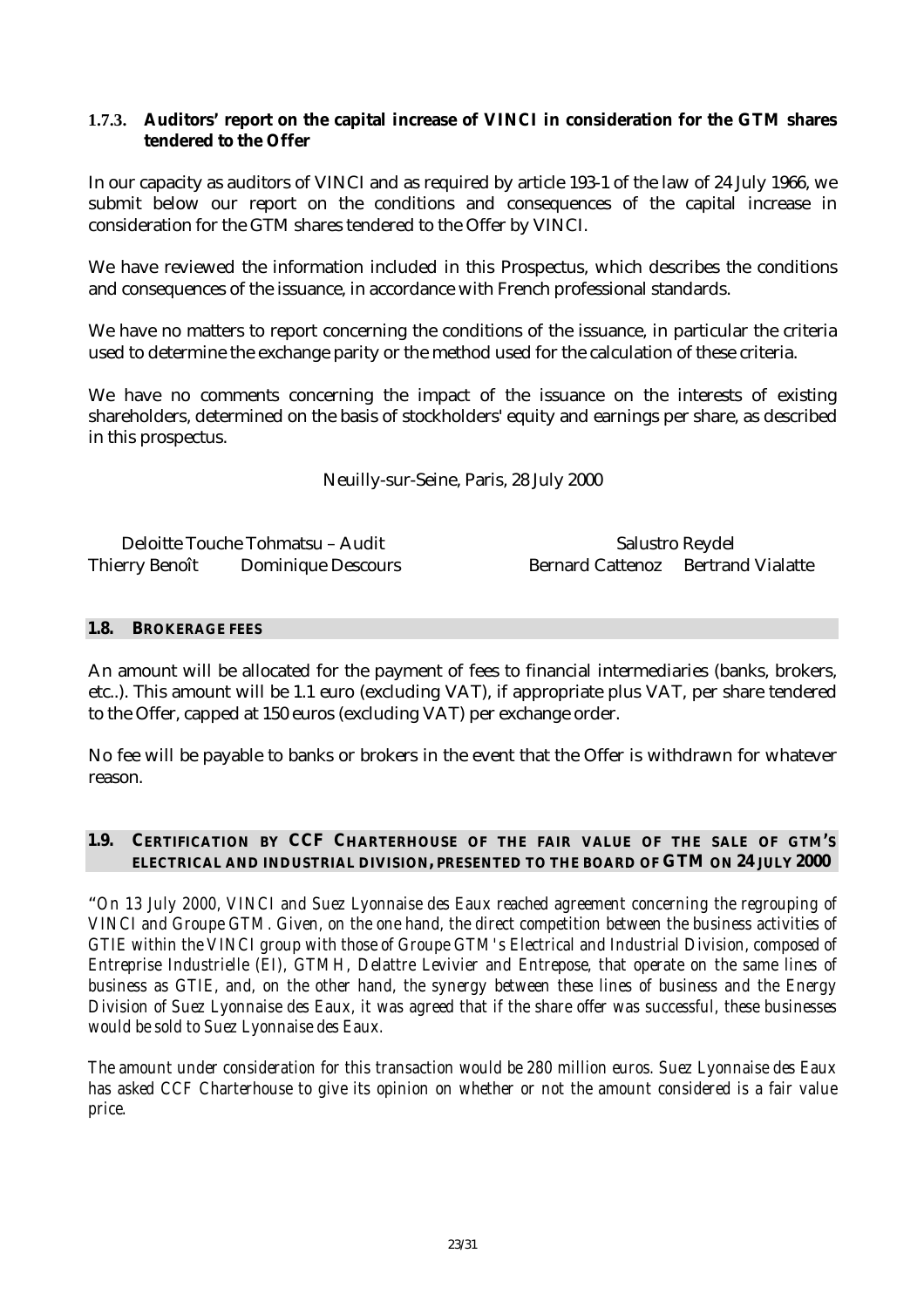## *1.9.1. Description of the Electrical and Industrial Division and the method of valuation*

*The Electrical division consists of GTMH and EI, and the Industrial division of Entrepose and Delattre Levivier. The electrical engineering companies are profitable and their prospects for future income are fairly clear. The industrial businesses are showing substantial losses and have no clear prospects for future profit margins (Entrepose). Their management was changed in 1999.*

*Because of these differences the two lines of business have been valued separately using methods relevant to each one, and reflecting the difference in outlook for 2000/2001.*

#### *1.9.2. Valuation of the Electrical Division*

*In light of the on-going merger of GTMH and EI, it was decided to value the two companies jointly. They produced pro-forma financial statements for 1999 and a budget for the merged entity for the year 2000. The 1999 figures which reflected heavy non-recurrent losses did not appear to CCF Charterhouse to be a relevant basis for their review, which was based on the budget for 2000, considered by management to be more representative of the group's ability to generate profits. Using this as its basis, a review comprising a range of criteria was carried out.*

#### *Stock market benchmarking*

*This was done by comparison with a sample of 8 European companies operating in the field of installation and maintenance of electrical equipment and units. The sample shows a multiple of 3.7 times operating income and 6.6 times net income as estimated for 2000. The valuation range for this division is thus between 115 and 120 million euros.*

#### *Transaction benchmarking*

*The acquisition of Entreprise Industrielle by GTM Group in 1999, achieved by taking a controlling interest and launching a takeover bid followed by a public buyout offer and finally compulsory de-listing provides the most relevant basis for the analysis of the multiples applicable to the electrical engineering business. Application of these multiples, 5.2 times operating income and 13 times net income as estimated for 2000 gives a range of between 160 and 235 million euros.*

#### *Discounted cash flows*

*This method was applied to the medium term plan for 2000-2004 supplied by management. It gives a figure of between 235 and 243 million euros.*

#### *1.9.3. Valuation of the Industrial Division*

*The industrial division has been implementing a restructuring programme for the past year and in the course of the year 2000 has required re-capitalisation of 10 million euros by GTM to offset its net loss.*

*The substantial business losses in 1998 and 1999 and the lack of visibility of a quick return to break-even led CCF Charterhouse to discard the discounted cash flow approach.*

*Management does not anticipate any profits before 2001. The current absence of any income and the uncertainty about when a return to profitability will occur makes the use of conventional valuation methods problematic.*

*In order to carry out a multi-criteria analysis, CCF simulated a profit scenario in 2001, which must viewed as an optimistic approach given that it does not take account of the possibility of losses on major projects which in the past have been had a negative effect on the division's performance.*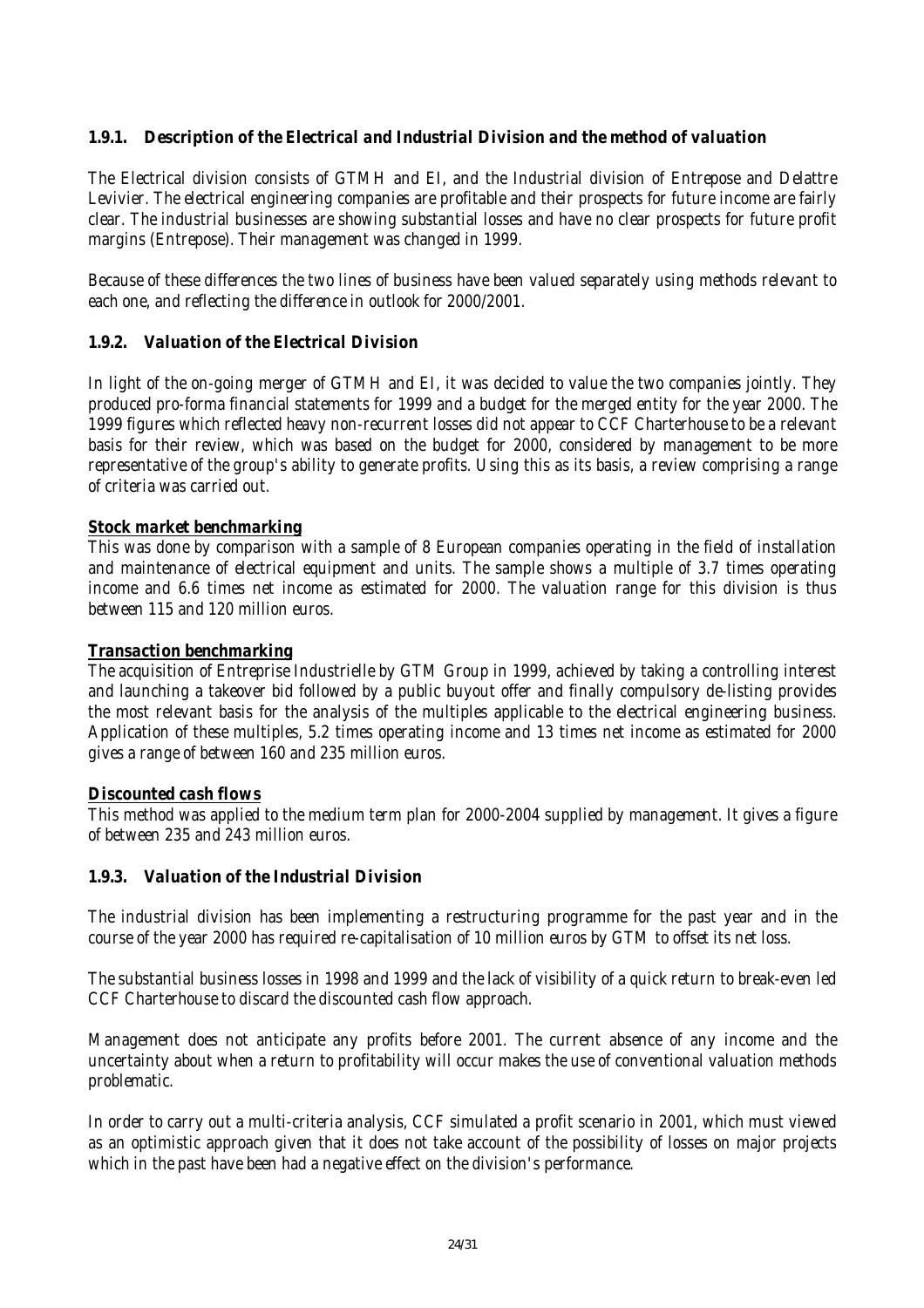## *Stock market benchmarking*

*This was done by comparison of 5 companies deemed comparable which show a multiple of 7 to 9 times net income for 2001. The resulting value is 35 to 45 million euros.*

#### *Transaction benchmarking*

*The takeover bid by Five-Lille in June 2000 for NORDON (industrial equipment and pipe) would appear to be the only recent public operation in France in this sector concerning a target comparable to the industrial division.*

*The multiples from this transaction give 4.2 times 1999 operating income 12.6 times 1999 net income.*

*Given that the industrial division posted losses in 1999 and is aiming at breakeven in 2000, we applied these multiples to the 2001 objectives and updated the values thus obtained at the rate of 11.5%, corresponding to a beta of 1.2. The resulting range is between 40 and 50 million euros.*

#### *Sum of the parts*

*This approach consists of assessing a market value for those businesses that are, or will soon be, profitable, and ignoring the negative value of loss-making or highly risky businesses, on the assumption that they can be terminated or closed down at no additional cost.*

*The result here was a value of 37 million euros for the Services Division (Entrepose Montalev Services + Delattre-Levivier) by the application of a PER of 10 times a normalised level of income after elimination of several non-significant loss-making areas.*

*The figure of 18 million euros was reached for the Specialities Division, consisting of profitable niches (scaffolding, hoisting and thermal activities), by the application of a PER of 12 times a target level of income in 2001, subject to the elimination of a few loss-making operations, in Germany in particular.*

*Lastly, the Projects and Pipe Division was valued at nil, even though this business generated heavy losses in 1997/1998 and the Pipe business lost 8 million euros in 1999. These activities, after being thoroughly restructured in 1999, should reach breakeven in 2000 according to management, but show no clear prospects for future profits.*

*This approach gives a valuation of 55 million euros, in line with the overall level of shareholders' equity.*

*In summary, the multi-criteria approach applied to the industrial division gives an overall range of between 35 and 55 million euros.*

## *1.9.4. Conclusion*

*After completion of its review, CCF Charterhouse underscores the inherent risk of inaccuracy when valuing an entity consisting of some good quality assets, others that are recovering but show no clear prospects and a third category that are quite dubious with the possibility of significant losses.*

*This degree of imprecision is shown by the spread of values emerging from the different methods used and the wide ranges resulting from the application of some methods.*

*The transaction benchmarking and discounted cash flow methods which produce the highest values are based on assumptions that include a higher degree of uncertainty than in a situation based on current data.*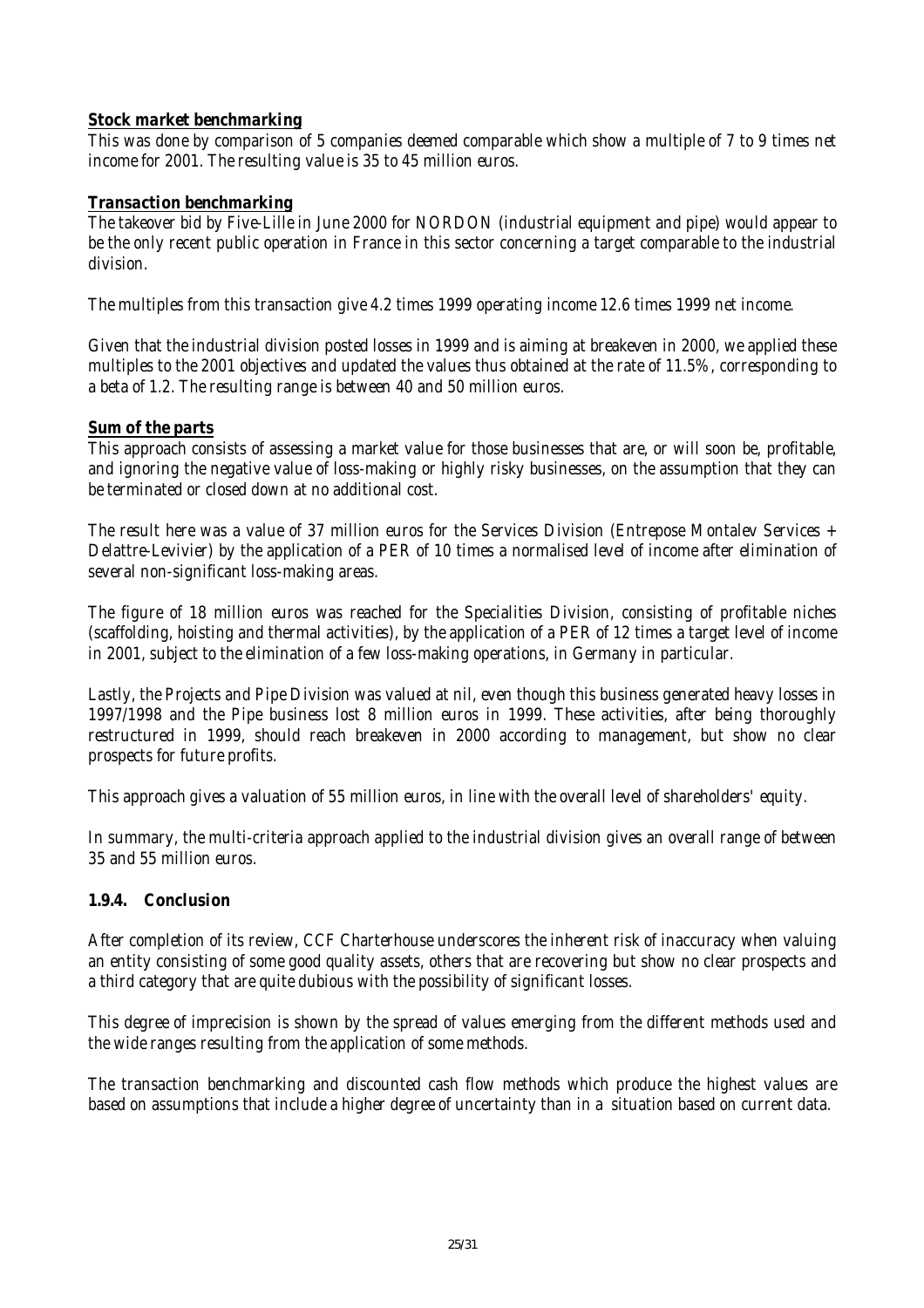|                                     | <b>Electrical division</b> | Industrial division | Electrical and<br><b>Industrial Division</b> |
|-------------------------------------|----------------------------|---------------------|----------------------------------------------|
| <b>Stock market</b><br>benchmarking | 115-120                    | $35 - 55$           | 150-175                                      |
| <b>Transaction</b><br>benchmarking  | 160-235                    | $35 - 55$           | 195-290                                      |
| Discounted cash flow                | 235-243                    | $35 - 55$           | 270-298                                      |

*The ranges resulting from the different valuation approaches to the two divisions are as follows:*

*In the light of the characteristics of the businesses assessed, CCF Charterhouse, considering:*

- *that the amount of 280 million euros that would be paid by the Suez Lyonnaise des Eaux group for the purchase of the Electrical and Industrial Division of Groupe GTM is close to the upper limit of its assessment range,*
- *that the valuation methods used are sensitive to the risks that characterise the division's business,*
- *and that, because of these risks, the purchaser is exposed to a genuine risk, which, according to the statements by the parties to CCF Charterhouse, is not covered by any liability or income guarantee,*

*is of the opinion that the price under consideration for the transaction is fair."*

## **1.10. CONSIDERED OPINION OF THE GTM BOARD OF DIRECTORS**

The GTM Board of Directors met on 24 July 2000 at 5 pm to make a decision on the friendly public exchange offer made by VINCI.

After due consideration, the Board, with 8 out of the 10 Directors present and the other 2 represented by proxy, expressed the following opinion.

Having seen that this offer will allow Groupe GTM and VINCI to come together to form the world leader in concessions and construction with consolidated sales estimated at 16 million euros (in a full year) and a workforce of 115,000;

Having also noted that this Offer is based on both companies having the same lines of business and compatible strategies enabling the development of strong synergies and helping to create shareholder value;

Having considered that joining the two groups together will give future VINCI-GTM shareholders a stronger stock market position thanks to better liquidity, a larger float and greater market capitalisation;

Having taken note of the parity proposed, i.e. 12 newly-issued VINCI shares for 5 Groupe GTM shares, giving an 18.7% premium for GTM Group stockholders based on the average share price over the three month period ending 11 July 2000;

After examining and debating the criteria used for assessing the exchange parity proposed in the draft Prospectus submitted by Crédit Lyonnais;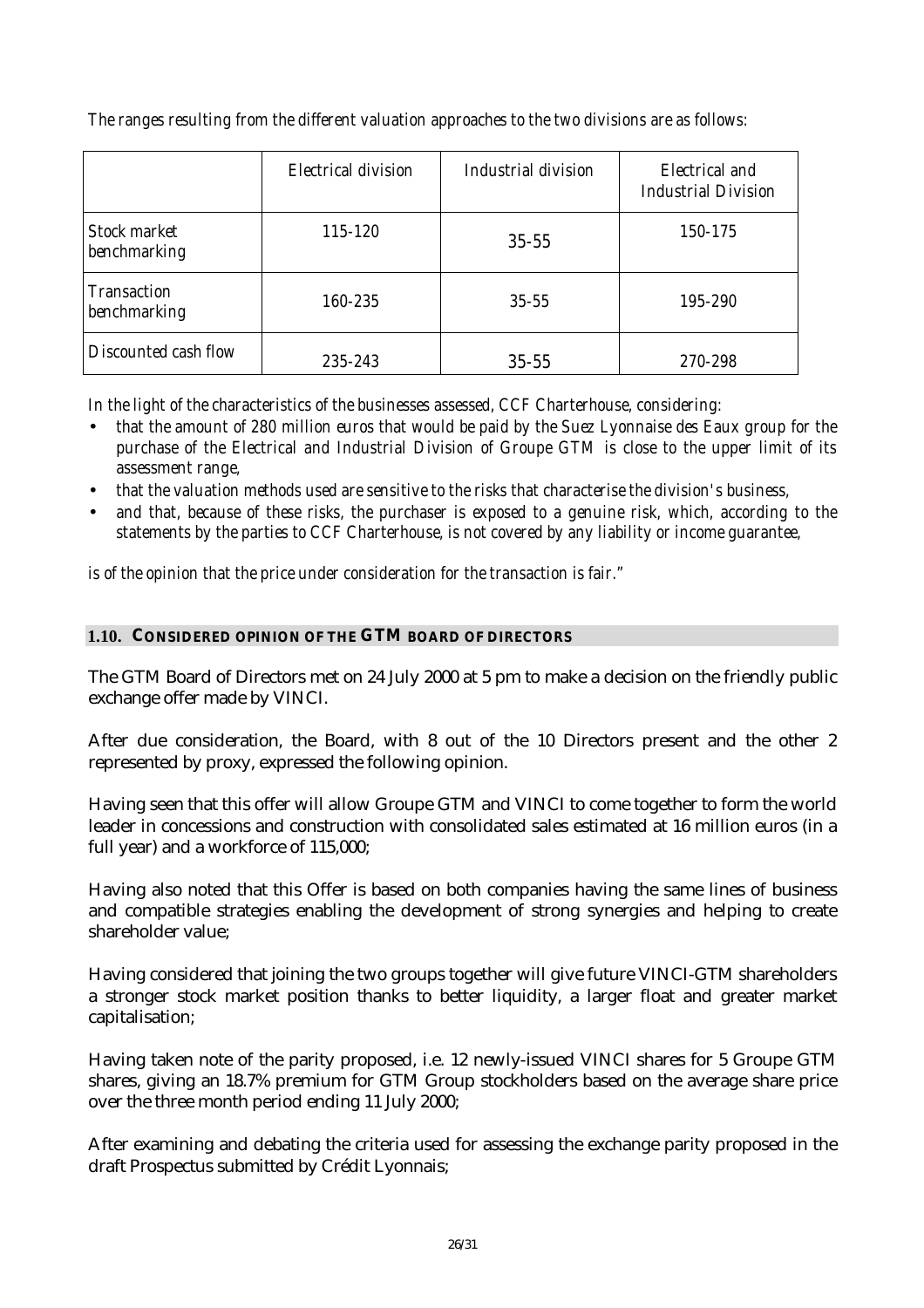The Board of Directors, by unanimous decision of the members present and represented minus one abstention, consider that the Offer is in the interests of the company shareholders, to whom they recommend to respond favourably.

The Board of Directors has also decided to tender its own treasury stock shares to the Offer, representing 1.55% of capital stock on 11 July 2000.

After having subsequently taken note of CCF Charterhouse's certification of the fair value of the 280 million selling price for the disposal, if the Offer is successful, of Groupe GTM's Electrical and Industrial Division, consisting of Entreprise Industrielle, GTMH, Delattre Levivier and Entrepose to Suez Lyonnaise des Eaux, the Board, by unanimous decision of the members present and represented, approved these proposed disposals.

To date, the company knows of no other Board Members other than Suez Lyonnaise des Eaux intending to tender their shares to the Offer.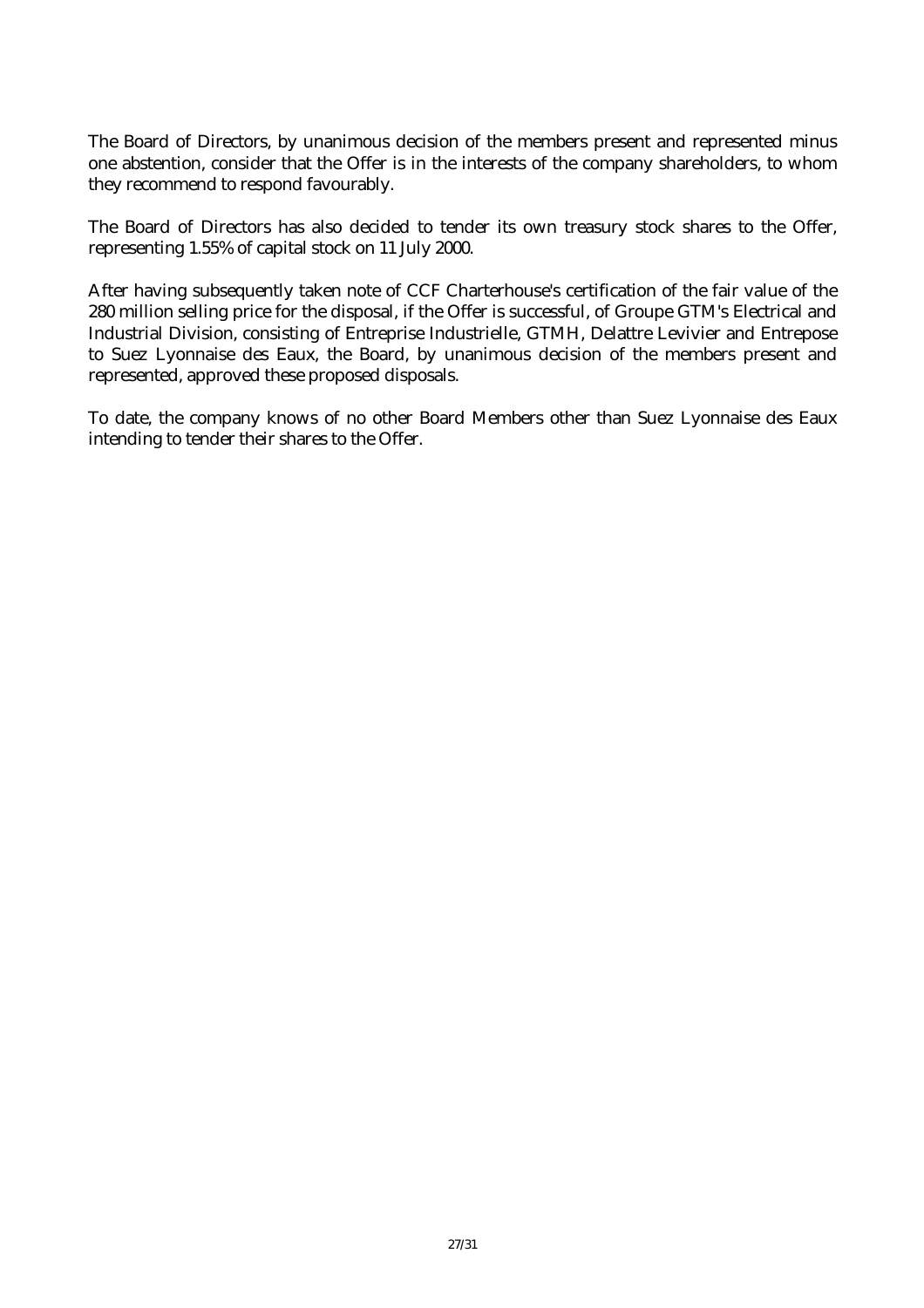## **2. SUMMARY DESCRIPTION OF THE INITIATOR OF THE OFFER : VINCI**

A reference document registered with the Commission des Opérations de Bourse on 3 April 2000 under no. R. 00-112, and which is included in this information note, provides information concerning the business activities of VINCI and its subsidiaries, its assets, its financial situation, the financial statements of the last few years, its recent development and its future prospects.

The main events that have occurred since 3 April 2000, the date when the reference document was registered, are as follows:

- **July 2000:** Acquisition by Sogeparc of Aparcamientos Vallehermoso, a company operating 4,600 parking spaces in 12 car parks in Spain (net sales in 1999 of 6.4 million euros);
- **June 2000:** Award of a fibre optics installation contract in France for Telia, the leading Scandinavian telecoms operator;
- **June 2000:** VINCI and GTM in partnership to promote Constructeo.com, a European Internet platform dedicated to the building industry in France;
- **June 2000:** VINCI takes a 37% share in the strategic operator of the 13 Mexican airports in the Centre-North Group, which includes, in particular, Acapulco and Monterrey airports, and served 10 million passengers in 1999 (16% of total for all Mexican airports);
- **May 2000:** Acquisition of the American company BSSI (US\$60 million in sales in 1999) as a further step in VINCI's development on the market for maintenance requiring a broad range of technical expertise;
- **May 2000:** Publication of the figures for Q1 2000 21% increase in business activity;
	- GTIE ( 494 million euros, up 20%, or 15% comparing like with like)
	- Roadworks (428 million euros, up 50%, or 13% comparing like with like);
	- Concessions and services (137 million euros, up 98%, or 14% comparing like with like)
	- Building and civil engineering (900 million euros, up 9.5%).
- In addition, between 31 March 2000 and 11 July 2000, 416,546 new VINCI shares have been created (407,422 under the group savings plan and 9,124 as a result of the exercise of stock options).
- Concerning litigation and arbitration there is no change to be reported as compared with the information given in paragraph 28 of the annex to the consolidated financial statements in the reference document of 3 April 2000.

This document is available on request by correspondence, phone or in person, from the VINCI Head Office (Shareholder Relations Dept.): 1, cours Ferdinand de Lesseps - 92851 Rueil-Malmaison Cedex, or from the VINCI website (www.groupe-vinci.com). Phone: +33 1 47 16 45 39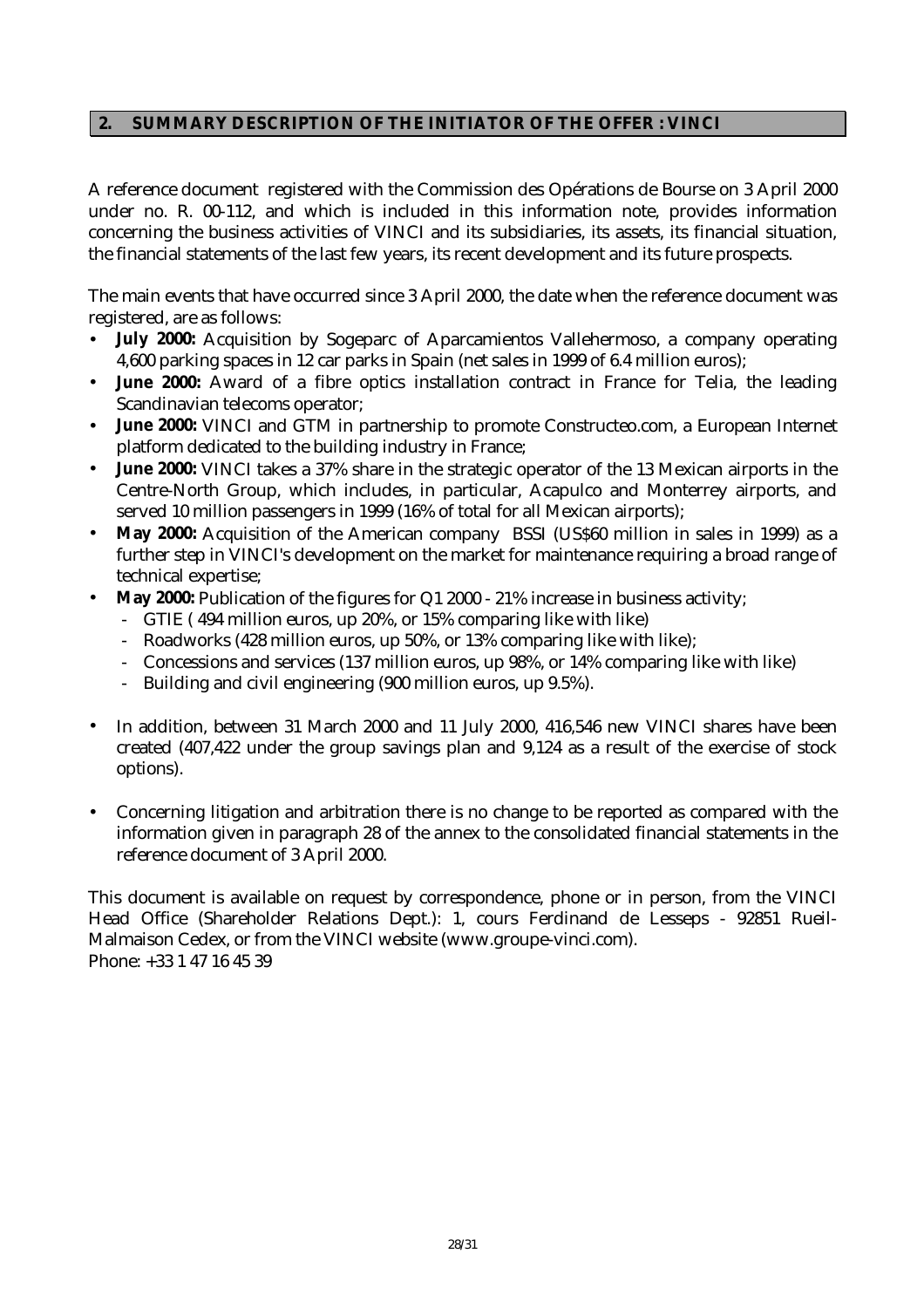#### **3. SUMMARY DESCRIPTION OF GTM**

A reference document, registered with the Commission des Opérations de Bourse on 14 April under no. R. 00-151, and which included in this information note, provides information concerning the business activities of GTM and its subsidiaries, its assets, its financial situation, the financial statements of the last few years, its recent development and its future prospects.

The main events that have occurred since 14 April 2000, the date when the reference document was registered, are as follows:

- **July 2000:** GTM took a 50% share in Société Européenne de Nettoyage (SEN);
- **July 2000:** GTM acquired a new 400-space car park in Chile;
- **June 2000:** VINCI and GTM in partnership to promote Constructeo.com, a European Internet platform dedicated to the building industry;
- **May 2000:** GTM Construction received the Neurone "Economie" award at the Entretiens Européens de la Technologie;
- May 2000: GTM secured the contract to operate the Siem Reap international airport in Cambodia;
- May 2000: Publication of the sales figure for Q1 2000 sales up by 20.1% over the Q1 of 1999 (10.9% comparing like with like and excluding foreign currency variation). This growth is mainly due to particularly high demand in roadworks and electrical engineering, which are usually affected by seasonal swings.
- Between 14 April and 13 July 2000, 229,099 new GTM shares were issued (135,150 shares under the employee savings plan and 93,949 as a result of the exercise of stock options).
- Concerning litigation and other exceptional events, paragraph 32 of the annex to the consolidated financial statements in the reference document of 14 April 2000 remains unchanged.

This document is available on request by correspondence, phone or in person, from the following address: Groupe GTM/Communication Financière - 61 avenue Jules Quentin - 92000 Nanterre. Phone +33 1 46 95 78 24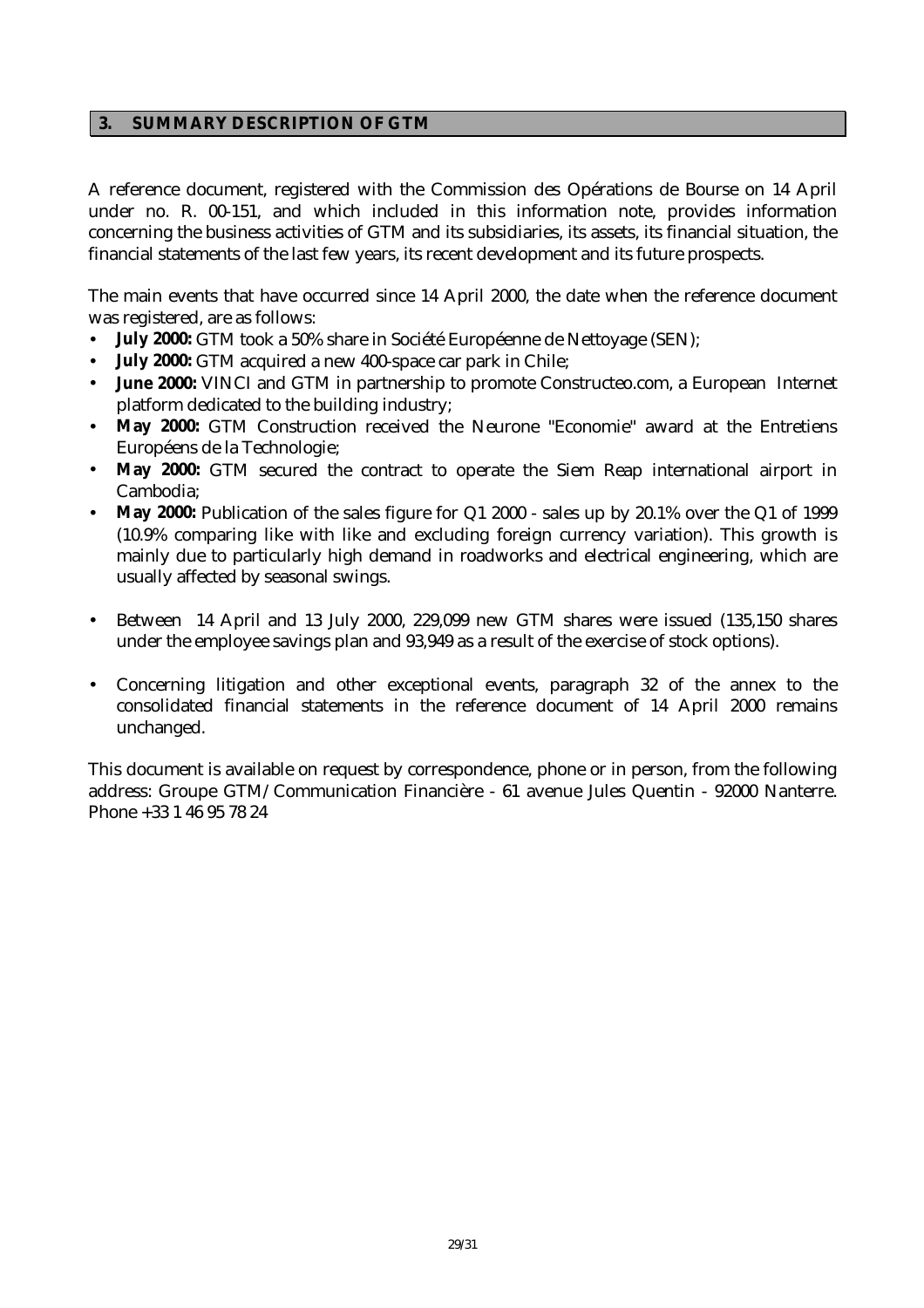#### **4. INDIVIDUALS RESPONSIBLE FOR THIS PROSPECTUS**

#### **4.1. FOR THE PRESENTATION OF THE OFFER**

#### CREDIT LYONNAIS

#### **4.2. FOR VINCI**

#### **For the presentation of VINCI :**

To the best of my knowledge, the information contained in this note gives a true and fair view of the group, and has no omissions liable to alter the significance of those statements.

> The Chairman and Chief Executive Officer Antoine Zacharias

#### **For the financial and accounting information concerning VINCI:**

We have audited the financial and accounting information concerning VINCI as contained in this note by applying the procedures that we considered necessary according to the standards of the profession.

The annual financial statements and consolidated financial statements for the years ending 31 December 1997, 1998 and 1999 were audited by ourselves.

We have the following comments to make on the fair presentation of the financial information:

- our report on the consolidated financial statements for 1997 drew attention to the note relating to accounting policies and Note 2.1, which describes the change in accounting policy relating to pension commitments.
- our report on the consolidated financial statements for 1998 draws attention to Note A to the consolidated financial statements relating to key events. It describes:
	- the change in accounting policy relating to leasing contracts;
	- the change in accounting policy relating to the use of the percentage of completion method by the subsidiaries in two divisions: electrical engineering and works, and thermal and mechanical engineering.
- our report on the consolidated financial statements for 1999 draws attention to Note A to the consolidated financial statements, which describes the change in accounting policy relating to the cancellation of charges previously treated as deferred assets in respect of concession contracts temporarily in deficit.

Neuilly-sur-Seine, Paris, 28 July 2000

Deloitte Touche Tohmatsu – Audit Salustro Reydel Thierry Benoît Dominique Descours Bernard Cattenoz Bertrand Vialatte